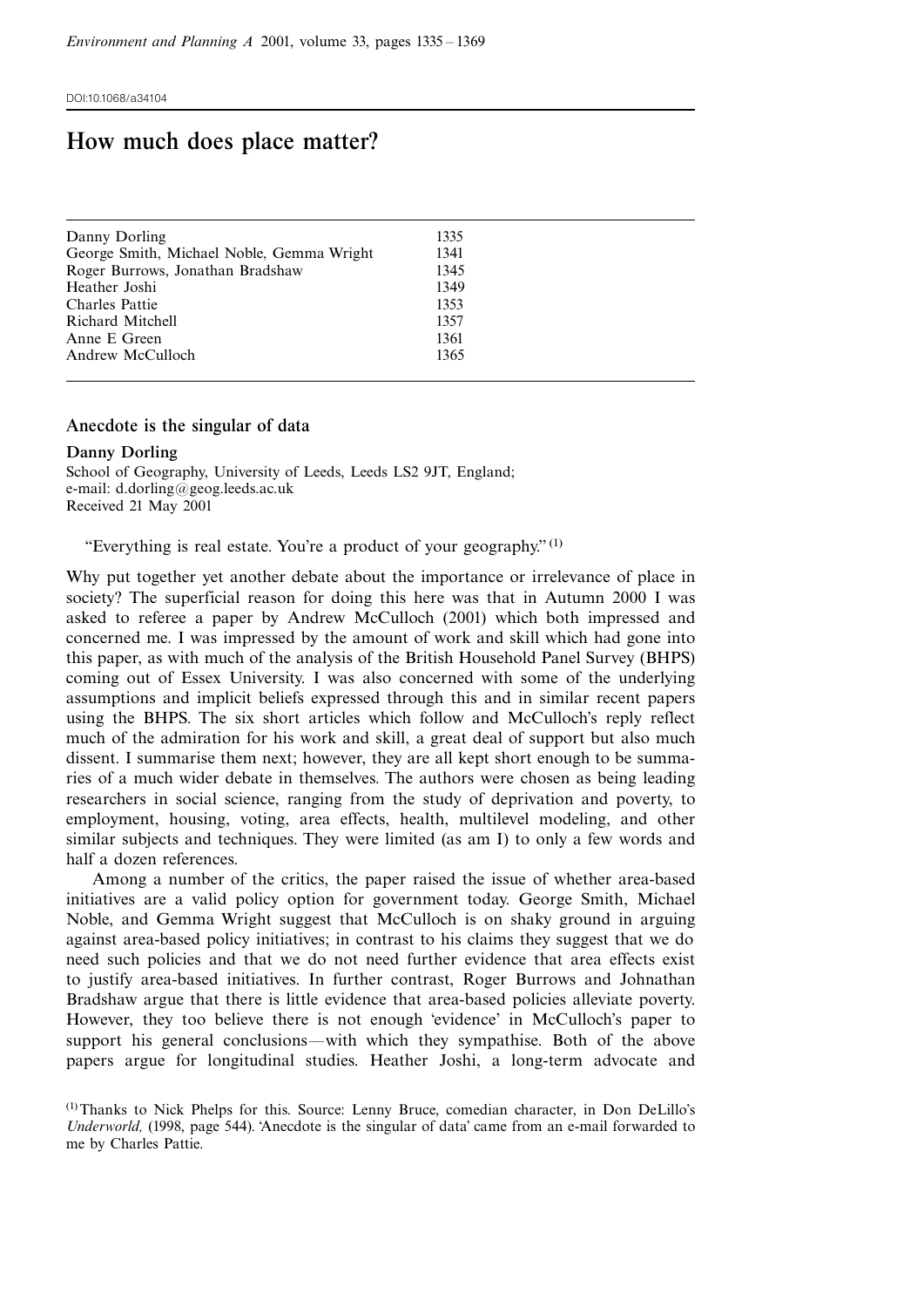researcher of longitudinal data, is largely supportive of McCulloch's findings, but still believes there may be a place for policies towards places, as long as they operate within a context of policies towards people.

Charles Pattie argues that McCulloch has many good points to make, but that we should not underestimate the political symbolism of area-based policies. He also points out some subtle inconsistencies in the logic of McCulloch's modeling—in short that it ignores the possible past influence of contextual effects, using the past to `control' out context. Burrows, Bradshaw, and Pattie all call for a longer historical perspective in general, as well as in the actual modeling (in Pattie's case). The following contribution, from Richard Mitchell, partly provides this, as well as a strong critique of the kinds of multilevel modeling approaches McCulloch uses, from someone who has also used them for his own research. Self critiques are often the strongest kind—as we tend to know many of our own weakness. Finally, Anne Green returns to some of the issues McCulloch's paper raises in relation to policy, noting the tendency of residents of poor neighbourhoods who get employment to `move on up' and leave the area, hence helping to maintain the context. McCulloch replies to his critiques above by agreeing with many points they make but pointing out that: "The evidence presented in most analyses regarding local contextual effects is only circumstantial'' (page 1365).

Having summarised the debate that follows, instead of providing you with a continuation of this polite academic discussion, I am going to use my remaining words to tell you of the substantive reason I thought it would be good to have this debate, and why whether you think place matters may depend mostly on which places you have been to, in your mind and on the ground. My argument here is very different from those which follow and begins with McCulloch's argument on the nature of circumstantial evidence. I believe that the extent to which you believe the findings of research of this kind depends as much on your own life experiences, as on what you have read as a student or academic, or on what you have found out if you are an active researcher. That is not to say that there is no right answer. Just that the right answer is contingent or `circumstantial'. To start, how might it feel to be described as being part of a weak `human resource base' [see current trends in `third way' economic geography (Plummer and Taylor, 2001)] or more bluntly: as sediment?:

``In turn, the uneven way in which processes of mobility and job creation operate leave behind an accumulating deposit of `sediment' (of persistent unemployment and of other individuals in a relatively weak competitive position) on the margins of the labour market each time the tide goes in and out'' (Green, page 1364).

McCulloch concludes similarly:

``No policies now being considered by government hold any real promise of confronting these structural dimensions of disadvantage'' (page 1368).

#### The importance of circumstance

From the ages of six to eighteen I got to school on foot or bike through a subway. The subway ran under a large roundabout connecting what was then one of the main roads from London to Wales and the Midlands, to the Oxford ring road.<sup>(2)</sup> It connected the four estates divided by these dual carriageways. It was entered by steep sloping ramps, was damp, long, and usually very dark as the lighting was smashed. The walls were graffiti covered. Among the names of children I knew, or thought I knew, were nastier slogans. The National Front were strong at the time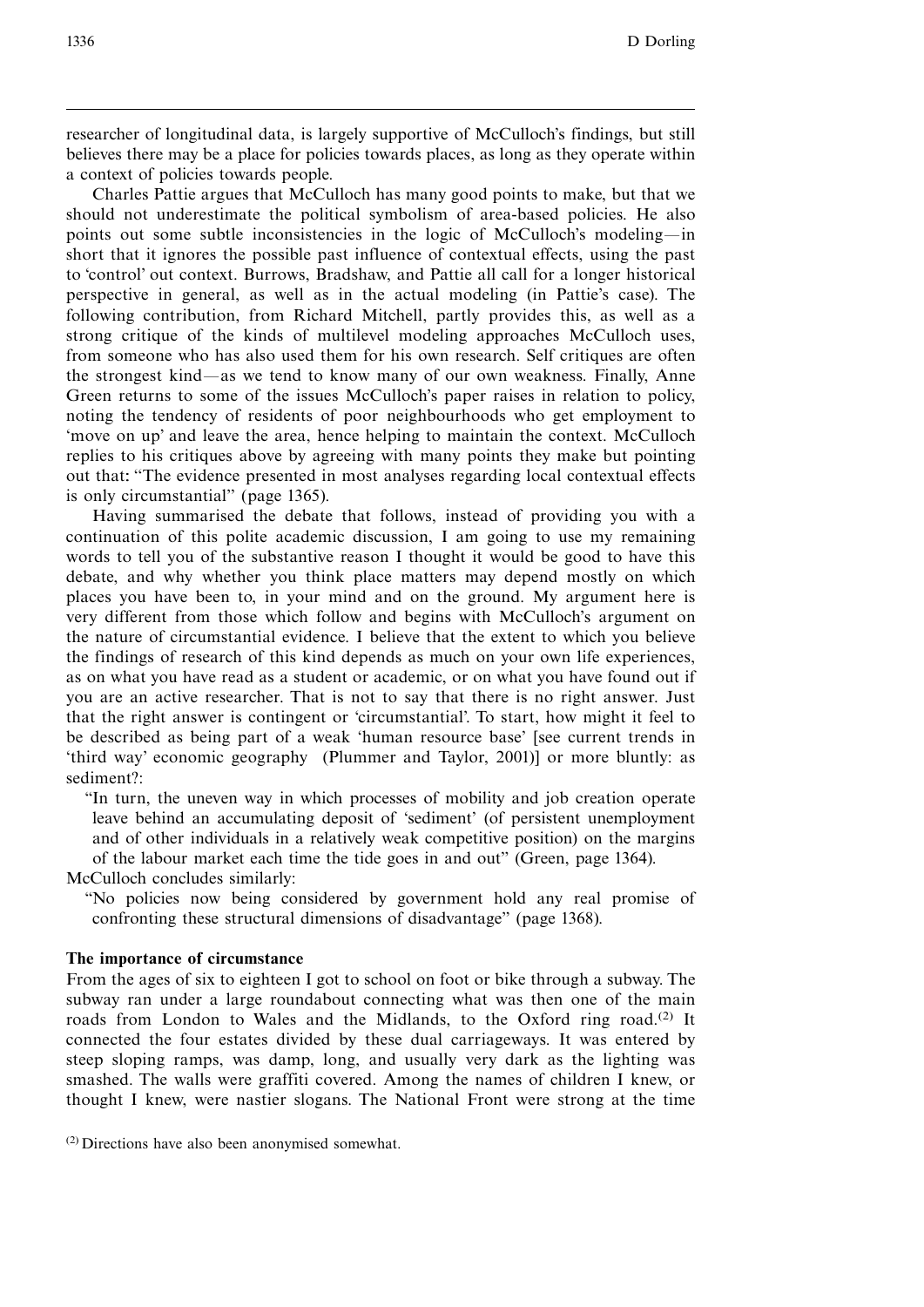and appended a swastika to their two joined-up initials. Swastikas are easy to spray paint. Most importantly, however, to me, the subway was curved. You couldn't see who was inside when you were going down into it. Once inside you could not see who was round the corner. Only when coming up again to the surface could you see light. And it mattered who you bumped into, depending on where you were entering and exiting from, how old you were, how small you were, whether you were a boy or a girl, black or white.

The roads divided a large council estate to the north, from the 1930s semidetached housing of my estate to the east, from the picturesque 'urban village' to the south, and the mixed development of the west. The subway connected these four corners and was where children in the 1970s and 1980s met between these different worlds. Adults often preferred to risk crossing the dual carriageways. Each morning and evening what appeared to be thousands of men cycled four abreast from the council estate round the roundabout to work in a large car factory half a mile south. Mums with prams would walk their smallest children to schools in each direction from each direction, over the surface, crossing the roads. Older children and teenagers (and a few pensioners—too slow for the roads) would go underground. There were half a dozen primary/junior schools and two middle schools. Which you went to said something about where your parents thought you were coming from and going to. Everyone I met in the subway ended up at the same secondary school at age thirteen.<sup>(3)</sup> But by then where they were going to next (how they would add to the sediment of society) was often largely decided.

No child I knew from the large northern estate left the city after school and only a couple from the estates east and west left Oxford. The boys were some of the last to be employed by the factory in large numbers; the girls could have children or take a secretarial course (but not both). Both sexes went into 'service' in the university, three miles into town—waiting on academics and keeping tourists out of colleges, cleaning the buildings and rooms. Painting, decorating, building, and labouring appeared the only other main alternatives. The small number of children who stayed on at school after fifteen/sixteen mostly came from the southern and eastern estates. They took and largely failed A-levels—it seemed to me later—so that other peoples' children could be told how well they had done when they passed. The most common grades were Us and Fs followed by a few Es and Ds. Only a few of my contemporaries got a higher grade than this without help from a parent (in almost all cases a parent who was a teacher). But these children who failed A-levels or did poorly at age seventeen/eighteen largely avoided manual, servile, or casual work and went into town to work in estate agents, other shops, banks, and building societies. These children were at least immune from unemployment for a while, as the car factory began to close, the university started to save money by sacking its servants and cleaners, and the housing market collapse ended painting, decorating, and casual building for a while. However, the current rationalisation of the financial and retail sectors is beginning to bite. Other jobs have come, new housing has been built, and a science park has been established over part of the factory site.

Why did I begin to learn that place mattered at age twelve? Because it was then that I began to notice who came into the subway from where and by which exit they left (in effect, where they lived and where they went to school). What happened to my neighbours six years later appeared, to me, to depend acutely on children's comings and goings in the subway earlier. You did not need to read for a geography degree to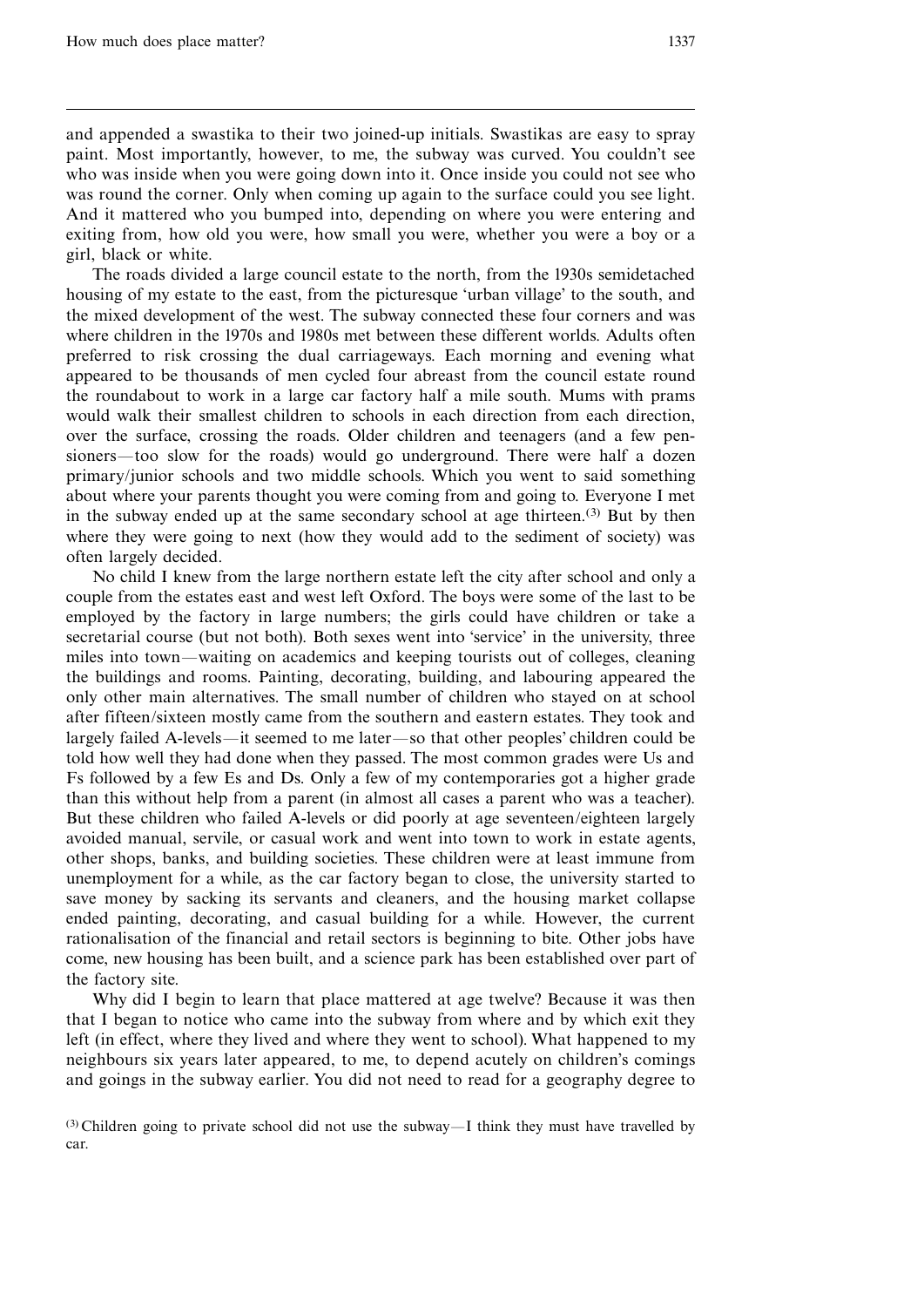learn that children's options in life are largely controlled and constrained by the places in which they grow up, the local expectations, resources, schools, job opportunities, child-care expectations, and housing opportunities. If you saw how the political posters coloured each quarter red, yellow, or blue with sometimes near uniformity in a street—you did not need to know there was a neighbourhood effect to voting and campaigning—neater even than the social geography. If you worked in education, the police, in health, or most obviously as an estate agent—you knew that place mattered. If you got a kicking at age twelve because you came in from the wrong entrance of a subway, you learnt quickly that place matters. There were exceptions to the monotonous predictability of children's lives from their subway journeys—but the very fact that these were pointed out illustrated their rarity: "didn't he do well", "she let them down", and so on.

Why, then, if it is all so obvious do we endlessly debate `area effects'? Perhaps we were not all lucky enough to have such neatly laid out subways in our childhoods? More likely, I suspect, we have forgotten them, consciously or unconsciously. One thing academics have in common is that they tend to be good at passing exams. The temptation to put your success at exams down to personal ability or `being clever' is high. For men like me it might, for instance, make up for not being so good at football or fighting as a boy. Increasingly concentrate your solution of `higher achievers' as you move through academic careers, and the pages of a journal such as this becomes full of the self-supporting writing of the children who 'did well' in this one area of life. We give marks to children or young adults ourselves—supposedly to reward individual talent. We can begin to believe what we once knew was a myth—that achievement is due to individual effort, not largely a product of environment.

You are very likely to know the places where I grew up through having read at least one other person's very different description of them. Alongside cars from the factory and papers from the university, a third Oxford export has been its children's books. At least two of the most famous of children's authors lived long parts of their lives within a short distance of the roundabout which I later passed under twice a day for twelve years. To my mind all of these books are partly writing about how place mattered in one way or another. None of these writings was complimentary about particular parts of the city their authors lived in and particularly about the area I walked through and came from. I will list a few below, but before you read the list, think what messages about the importance of space were you told, did you read, or were read to you in childhood? Can you recognise them, from people writing about, or at least writing in, this one city and neighbourhood?

When Charles Lutwidge Dodgson (alias Lewis Caroll), of Christ Church, Oxford wrote *Alice's Adventures in Wonderland* (in 1865) there was obviously no roundabout, there was only farmland and a quarry where the estates are now. The Oxford meadows and farmlands were portrayed in some ways as a safe place to play (although there were many other dangers to children in Alice's Victorian world). Less than half a century later the second most famous children's book to be inspired by a Thames boat trip was published. Kenneth Grahame, wrote Wind in the Willows in 1908. The map in the book is based closely on Oxford itself and shows the stoats and weasels living towards where the roundabout now lies. Forty years on John Ronald Reuel Tolkien wrote *The Lord of the Rings* in 1948 while living in Oxford. He lived in one of the four quarters described above from 1953 to 1968. In this children's tale the `world' map clearly reflects European wartime geography, but the description of the `shire' becoming corrupted reflects one view of the postwar estate building in this area (it appears in the third of the trilogy published in 1955). Finally, Clive Staples Lewis,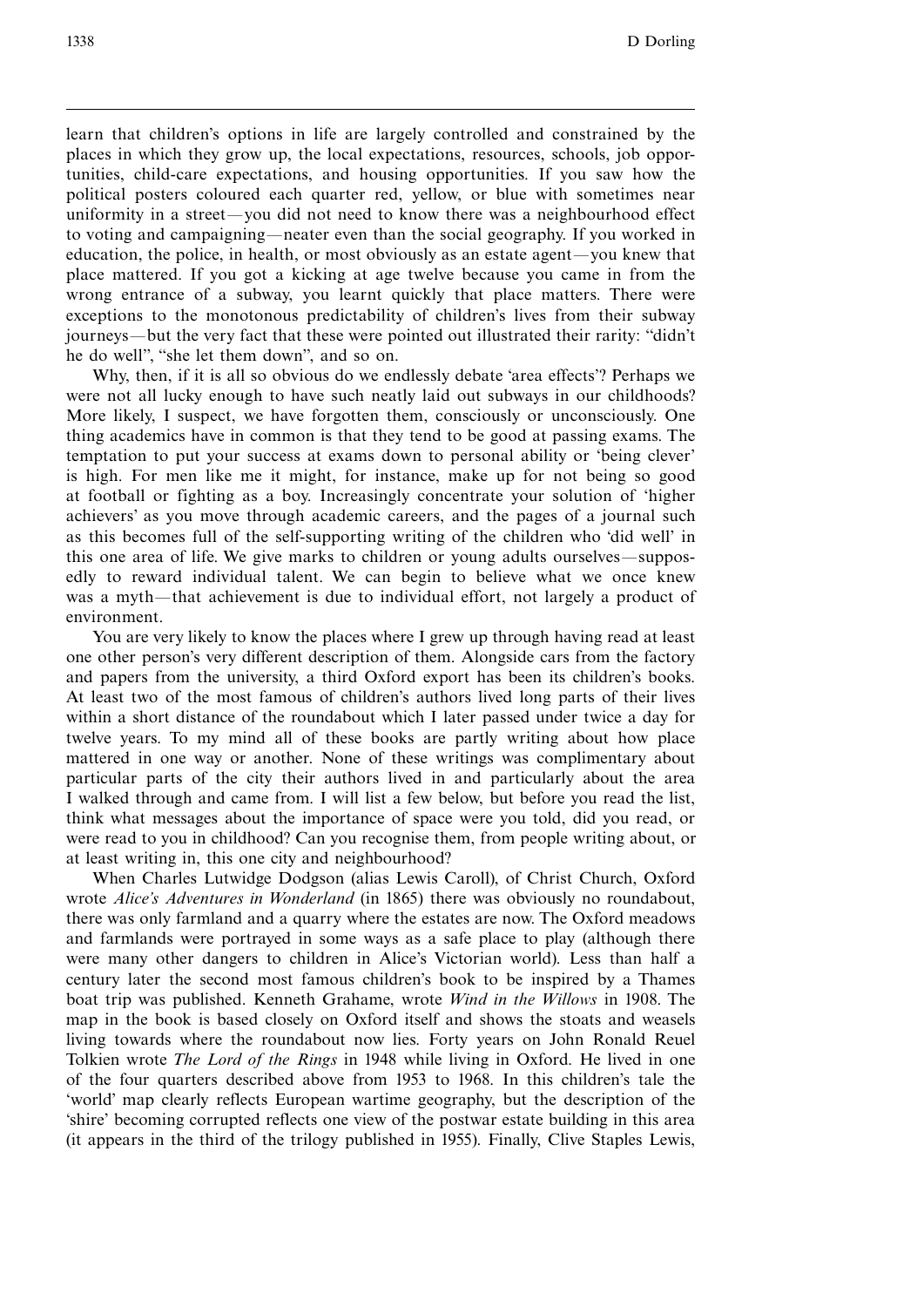another Oxford academic (although he commuted between weekends to Cambridge from 1955) wrote *The Lion, the Witch, and the Wardrobe* in 1950. He lived in a house made famous through the film *Shadowlands* at the edge of another of the four quarters, a few hundred yards from the roundabout. His garden of small lakes, many trees, and the odd lamppost is now a nature reserve, although hidden from children growing up in the area. The children he described ruling over lesser species did not live in the houses his home overlooked. The parochial description I have given you above is of a place you have probably already been to in your imagination, it just looks a little different on the ground.

So where are we now? For me, given my past and my places, I am unlikely ever to be impressed by an A-level grade on its own (or even a string of As)—to believe it is much more than a signpost to your street, school, and socialisation. I am unlikely to think that if you do not have a job it is because of your personal failing rather than the choices of the employers in your area, and what in turn affects them and your luck and status when you enter that market. I am unlikely to be convinced that people in Britain do not know these things themselves—that when they choose and are forced where to live they are not expressing their intimate knowledge that place matters. I am unlikely to read a book by someone who has lived in Oxford (many famous geographers included) and not to have read something into where precisely they lived in that city. I made my mind up a long time ago about geography. However, proving that place matters to the satisfaction of others is much more difficult.

Finally, you might like to know what has happened to the subway. Around the time that the new M40 motorway was finished—through an area of outstanding natural beauty (but thankfully taking the London traffic to Birmingham away from many of the children of east Oxford)—the roundabout was reengineered. The subway was dug up and a new one built—in which from every entrance you can see through to an exit. A lot of the graffiti has now gone. Thankfully the National Front have too; although there are few new jobs in the car factory for the white men to 'defend' (but it is producing the new Mini car). To keep some pretence of olden days going, the university still hires a few younger, cheaper servants from the estates in preference to their more expensive parents (lower minimum wage regulations make under twenty-fives more attractive servants). Traffic lights and pedestrian crossings have been placed over the dual carriageways which so neatly divided the estates before. Some council houses have been bought, including even some of wartime pre-fabs (that I suspect Tolkien and C S Lewis despised). Despite many protests, a small council estate has been built in another of the quarters (very near to C S Lewis's old house). Many children are now taken to school by car. Almost no men cycle to work by the road any more. And so—all in all—the lines of demarcation are more blurred and the connection between where you are and where you are going is now less clear—to me at least. But perhaps not to a twelve-year-old child growing up there today? On one of the walls of the subway in May 2001 some child has written (geographically correctly):

 $\leftarrow$  good puppies this way  $\rightarrow$  lost puppies this way  $\rightarrow$ 

Perhaps I grew up in a strange place—but if that is true, place obviously matters in terms of what might inspire (or condition) you. Circumstances matter. I did not ask the authors who follow to include any biographical material. That is not something you ask in polite academic society. But what I still wonder is whether where you are born, brought up, and now live affects how you measure and interpret the effects of where people are born, brought up, and live? I hope you enjoy the articles and response that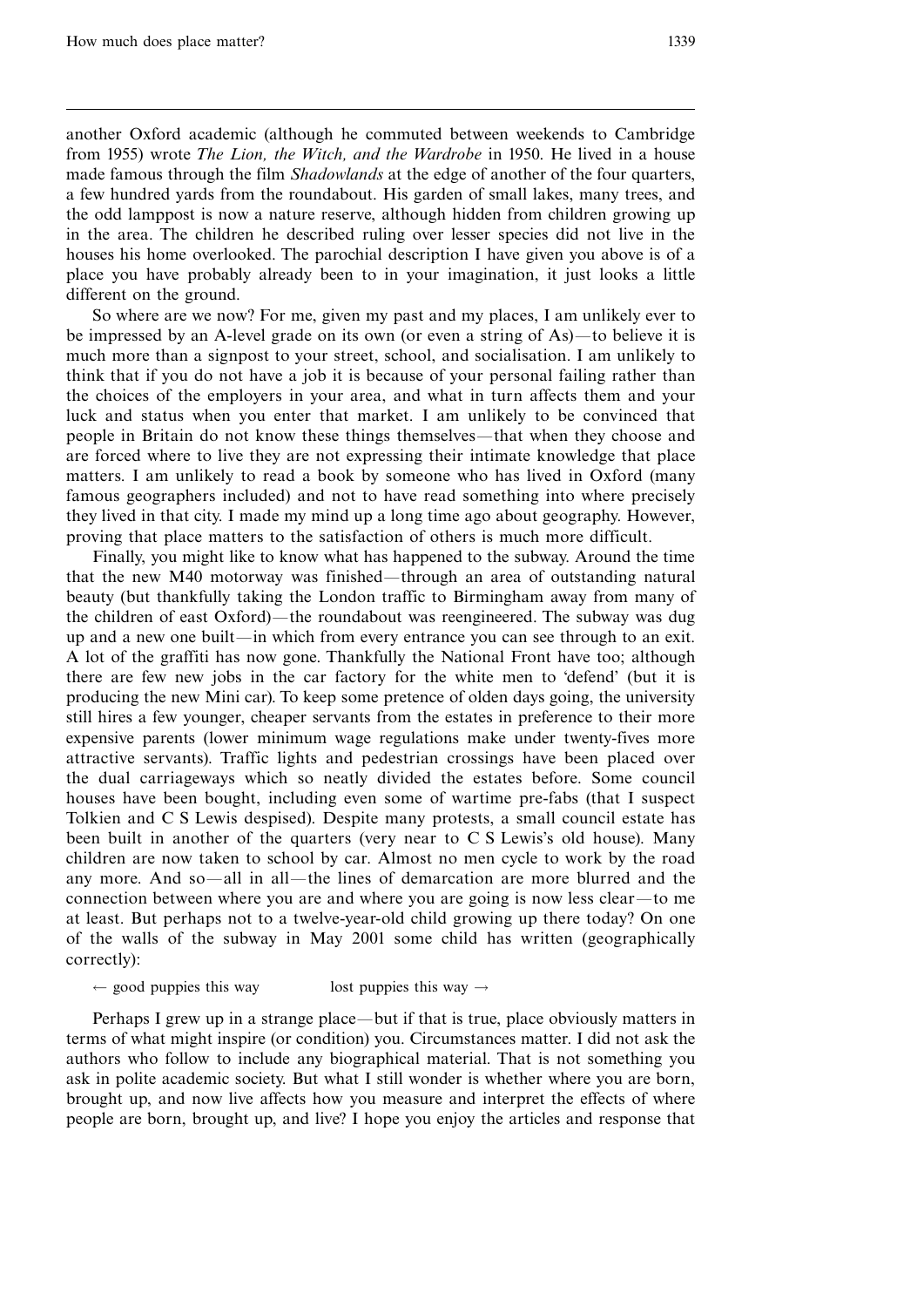follow and are a little persuaded by this that there is a human as well as quantitative answer to the extent to which geography matters.<sup>(4)</sup>

Acknowledgements. Thanks to Nick Phelps and Mary Shaw for comments on a draft of this, also to the authors of the responses for writing them so quickly, to Andrew McCulloch for the original paper, for agreeing to this debate, and for his response, and to Ron Johnston for refereeing the debate.

#### References

Caroll L, 1865 Alice's Adventures in Wonderland (Macmillan, London)

DeLillo D, 1998 Underworld (Picador, London)

Grahame K, 1908 Wind in the Willows (Methuen, London)

Lewis C S, 1950 The Lion, the Witch, and the Wardrobe (Geoffrey Bles, London)

- McCulloch A, 2001, "Ward-level deprivation and individual social and economic outcomes in the British Household Panel Study" Environment and Planning A 33 667 - 684
- Montaner C, 2001, "Social capital, class and race political conflict and population health: implications of the `Bowling Alone' hypothesis for research, philosophy and health policy'' International Journal of Epidemiology in press
- Plummer P, Taylor M, 2001, "Theories of local economic growth (part 2): model specification and empirical validation" Environment and Planning  $A$  33 385 - 398
- Putnam R D, 200 Bowling Alone: The Collapse and Revival of American Community (Simon and Schuster, New York)
- Tolkien J R R, 1948 The Lord of the Rings (George Allen and Unwin, London)
- Tolkein J R R, 1955 Return of the King (George Allen and Unwin, London)

 $^{(4)}$ As I was revising this introduction I came across a paper (Montaner, 2001) critiquing Robert Putnam's Bowling Alone (2000) thesis. Putnam's thesis suggests that a large part of current social malaise is the result of a decline in 'social capital', in simplified quantitative terms that some 'area effects' have decreased in their positive effects. A few of the respondents mention social and human capital. Montaner questions both Putnam's thesis and also the author's own upbringing as having affected the way Putnam thinks. When discussing area effects and area policy, who we are and where we came from matter:

``There is only a limited amount of cohesion (to which vast amounts of resources are devoted through the media, police, and the military) that working classes and subordinated racial/ ethnic groups will tolerate before engaging in political confrontation with owners and the dominant race or ethnic group. Thus the efforts of today's social scientists to present social capital models that claim otherwise will prove ultimately futile, as were those of 19th Century Durkheimions [sic].

The back cover of `Bowling Alone' shows a photograph that illustrates this idea. The photo presents a bowling team in the US circa 1950. The author is at the centre and with his glasses, higher stature and big, confident smile looks like the undisputed team leader. At his side appear two shorter white kids, without glasses, and barely smiling; at both edges of the group are two African American kids, shorter, staring at the camera, dead serious. Following the social conflict analysis presented here, and contrary to what Putnam would think, we might ask whether these African American kids would have preferred to be bowling by themselves'' (Montaner, 2001, last page).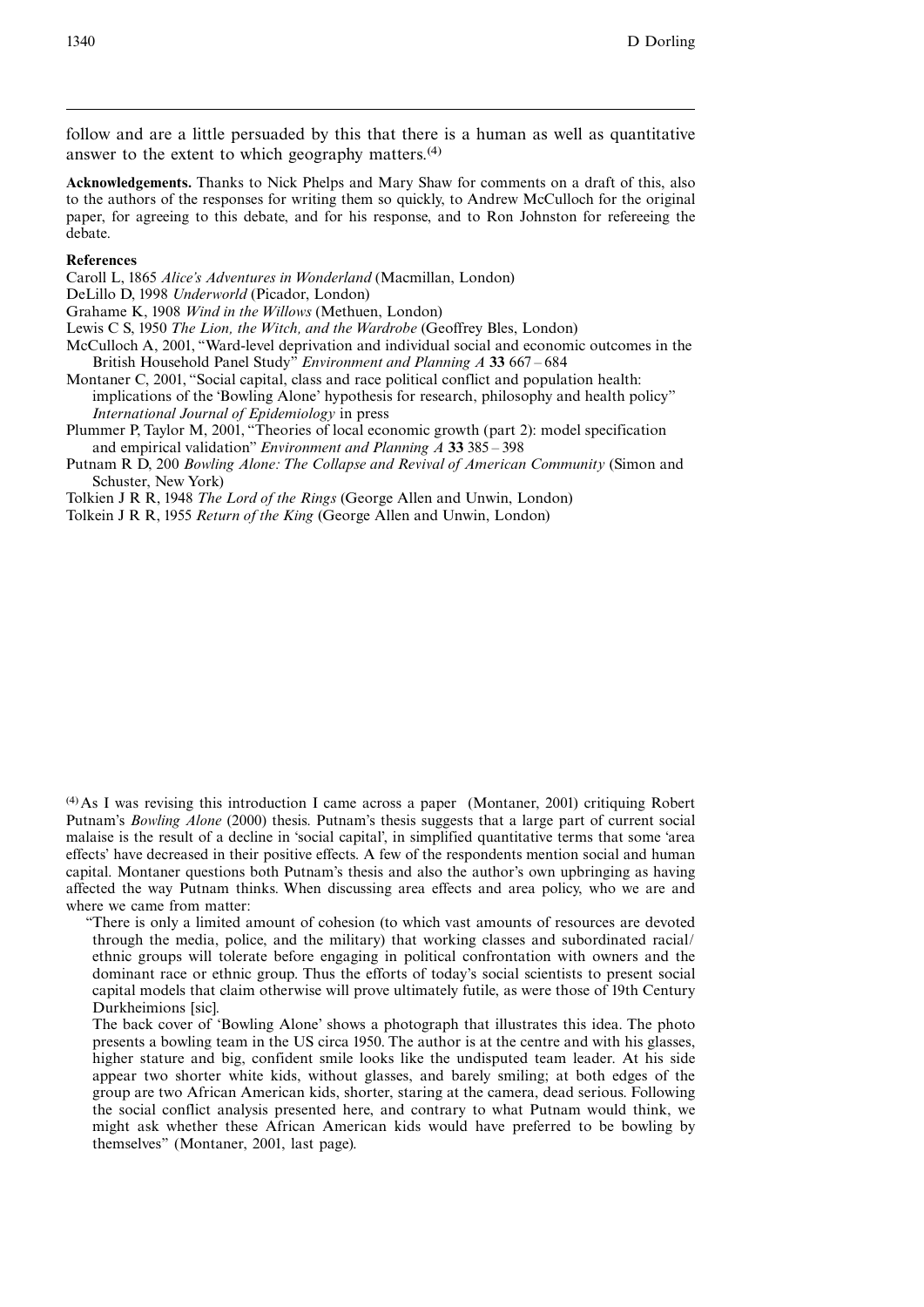#### Do we care about area effects?

#### George Smith, Michael Noble, Gemma Wright

Social Policy and Social Work, University of Oxford, Barnett House, Wellington Square, Oxford OX1 2ER, England; e-mail: george.smith@socres.ox.ac.uk, michael.noble@socres.ox.ac.uk, gemma.wright@socres.ox.ac.uk Received 21 May 2001

Andrew McCulloch's (2001) paper on the relative contribution of neighbourhood and individual-level variables to individual-level outcomes, using a mix of British Household Panel Survey (BHPS) and 1991 Census data, raises a large number of interesting questions. McCulloch's paper contains properly tentative and technical analysis, and draws attention to the difficulties of measuring any `area effects' given the nature of the variables available from the census. However, he concludes that, despite these possible data limitations at area and individual level, "measurable characteristics of the neighbourhood add little to our ability to explain variations in outcomes, once a full range of individual and family-level variables had been included'' (page 681). McCulloch immediately concludes "The policy implications of the results are unambiguous" that is, broadly not to support area-based initiatives (ABIs), if there are individually targeted alternative policies. He suggests that the growth of ABIs is based (probably) on the belief that "there are substantial differences between the performance of areas ... these differences are assumed to be attributable to the areas themselves, rather than to the achievements and background of the people within them'' (page 682). He therefore concludes on the basis of his evidence that, as there are limited or negligible area effects, the main rationale for government using ABIs is undercut. His argument assumes (1) that government employs ABIs to counter adverse `neighbourhood effects' and (2) that there are only limited neighbourhood effects beyond the accumulation of individual ones.

While we could take up some of the data issues in McCulloch's analysis: What does he consider to be `an area effect'? Are the measures he uses to assess such effects the best available? Is the way the BHPS sample is distributed geographically best designed for identifying area effects? Are there problems in clearly distinguishing `areas effects' from individual, family, and other factors? McCulloch has himself raised queries in these areas in his analysis. So it is the `unambiguous' policy implications we focus on. Here the analysis is on much shakier ground, focusing as it does on the apparently straightforward link between area effects and area policies.

This is of course a long-running debate—certainly longer than the decade suggested by McCulloch. Indeed, the current argument by Mark Kleinman (1999) and others has strong echoes of the debate in the mid-1970s querying the apparent focus on area-based polices adopted under the Labour and Conservative administrations of the late 1960s and early 1970s. The main thrust of these critiques was the problem of missed targets if deprivation was simply attacked on an area basis (Barnes and Lucas, 1975), on the grounds that such deprivation was not neatly clustered on the map and that the majority of deprived individuals and families did not live in the most deprived areas. However, it is important to recall that this phase of area-based programmes (Educational Priority Areas, Community Development Projects, etc) was largely presented as an innovative complement to individual-based approaches for areas that had somehow missed out in the general spread of affluence. Later in the 1970s these same programmes were attacked, sometimes by those directly involved, on the ground that they were too individualistic and not structural enough in their approach to the causes of poverty and deprivation (for example, Townsend, 1979). The argument about inefficiency of targeting probably contributed to the demise of these programmes, but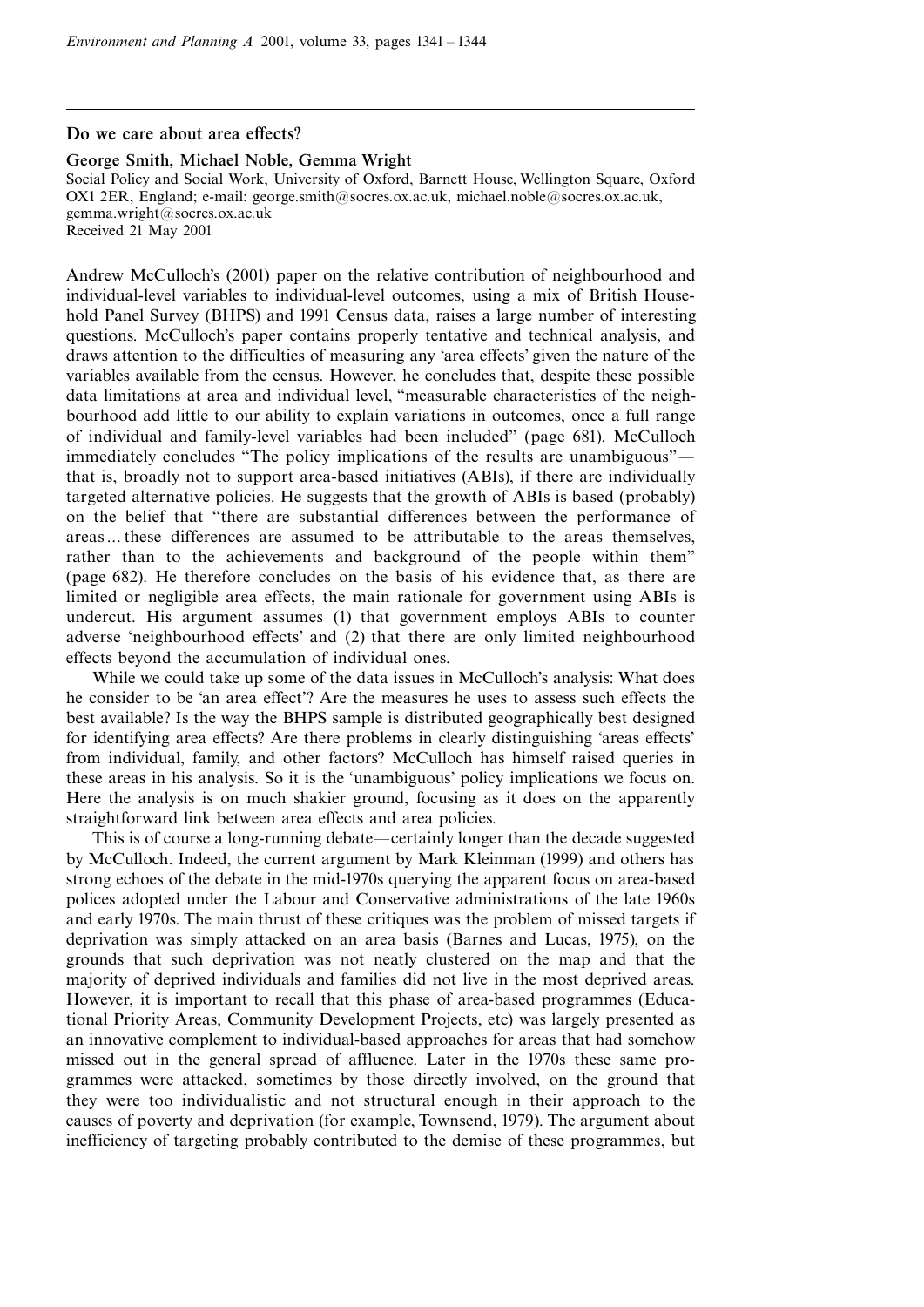not unfortunately to a swing towards more effective individual policies for poor families or individuals or better structural or macroeconomic polices. Within a few years we were back to policies that took little interest in deprivation in either individual or area-based form.

### Individual level policies/mainstream policies versus ABIs

We suspect that the present wave of area-based programmes probably comes from a similar disposition—that is, ABIs are not necessarily presented as an alternative, but a complement or supplement to mainstream and/or individual level programmes. We would concur with this approach. To argue that there is a rationale for area-based initiatives is not to argue that poverty should only be tackled using this kind of geographical targeting nor does it imply that ABIs are necessarily the most effective way of combating poverty. It is quite consistent to hold a view that the main policy prescription for the eradication of poverty should be through universal macroeconomic and social policies but still to see area-based policies as a useful addition to mainstream programmes. In practice, though the resources going into area-based programmes have increased, this is still dwarfed by the bulk of public funding that largely goes to individual households through the benefit system (Bramley et al, 1998). We would certainly argue that mainstream funding should be very substantially increased (for example, an increase to social security benefits to bring them up to adequate levels) and that there should be structural interventions to increase opportunities.

Moreover, 'area targeting' of policies does not necessarily imply a more general belief in targeted policies. In other words, selectivity at an area level does not mean subscribing to selectivity in mainstream services. In fact, one rationale for area-based initiatives is that they can be universal within an area and hence nonstigmatising to the individuals who will benefit, though `area stigmatisation' or labeling remains a real issue.

### Do ABIs inefficiently target deprived people?

ABIs, it has been argued, are not appropriate means for tackling deprivation as there are more deprived people living outside such areas and thus ABIs are poor targeting instruments. Poor people are undoubtedly spatially concentrated. An area distribution of spatial units (even controlling for population variation) is skewed and shows a long tail of areas where `deprivation', however measured, is extreme. In the case of children `in poverty', defined rather narrowly as those living in families in receipt of Income Support or Income Based Job Seekers Allowance, if you use electoral wards as a proxy for neighbourhood and divide the wards in England and Wales into quintiles, the wards in the top quintile contain 58% of the poor children but only 33% of all children. There is therefore a significant spatial concentration of poor children in 1860 out of the total of 9300 wards in England and Wales. At local authority district level 81 out of the 408 districts in England and Wales contain half of all poor children on this measure.

Why do we have spatial concentrations of deprived people? It is not simply the result of increased individual problems, but of structural changes in the employment and housing markets, coupled with some extraordinary housing allocation and dispersal policies that result in, for example, some of the South Coast seaside resorts having some of the highest levels of deprivation as a result of transfers of unemployed or other families from London. Our response is that this is a structural feature rather than an individual problem, and should be handled by removing the problem at source (reforming such allocation policies) or if these policies seemed the best available solution, then introducing some area-based remediation.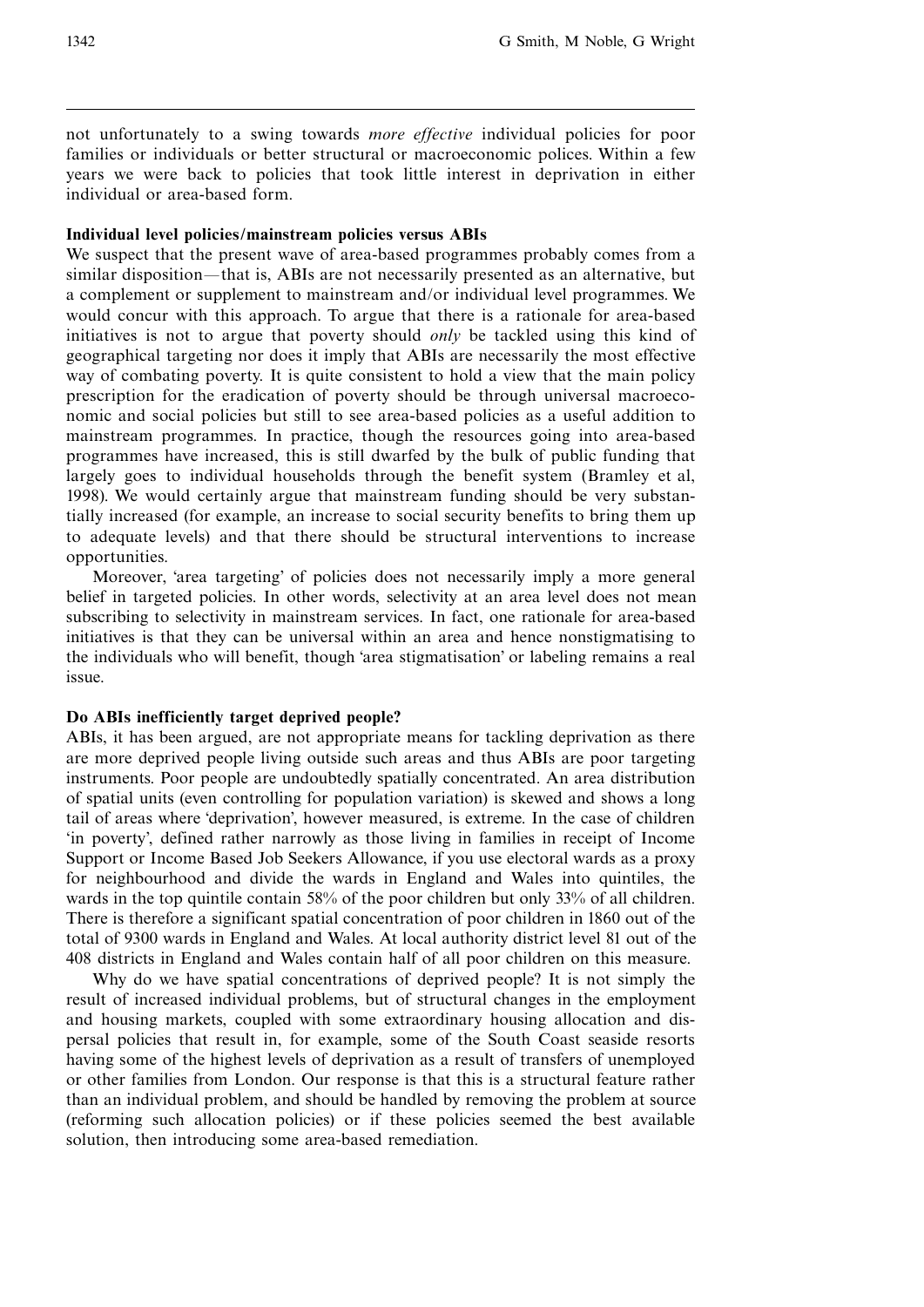There is, sadly, considerable stability in some deprived areas, which seems relatively insensitive to measurement technique. Some areas, such as Liverpool Vauxhall, which were identified as 'deprived' in the first half of the 19th century are not doing *relatively* very much better in the 21st. The fortunes of other areas have changed. Why? If mainstream policies are the only answer, why is it that some areas are more resistant to improvement than others? For example, despite a general improvement in the economy in Britain between 1995 and 1998, there was considerable geographical variation in the extent to which income deprivation, measured as the rate of claim of Income Support/Income Based Job Seekers Allowance, had reduced (Noble et al, forthcoming). Such variation was apparent even at ward level. This is in part because areas with low numbers of unemployed people but high numbers of pensioners and/or lone parents, improved much less than areas where the claimants consisted mainly of unemployed people. Furthermore, unemployment in some areas such as the North East and Merseyside was slower to fall than elsewhere. Could this be described as an `area effect'? And there are macroeconomic features that play themselves out acutely at a very local level—consider a total pit closure in a mining village where miners previously bought their houses from the local authority or National Coal Board, or the equivalent situation recently faced by communities dependent on the steel works at Llanwern in Wales. House values, and therefore the capacity to move elsewhere, are constrained by a whole range of reasons.

### ABIs for locally delivered policies

There are certain policies that have, by their nature, to be area based, rather than directed at an individual level. Indeed, in some cases there is, inevitably, some ambiguity. Is education an area-based or an individually targeted policy? Though schools have less distinct catchment areas than in the past they still tend to draw pupils from a defined locality. Remedial education may be individually targeted but it is not clear that this is necessarily better than a general programme of improving education in an area and there is quite robust information about `school effects' and more contentiously so-called 'contextual effects'—that peer-group and other factors are important in determining educational outcomes. Are `school effects' or `peer-group effects' not examples of 'area effects', where as a result of the right sort of data and analysis, we have reasonably robust evidence of their impact on pupil progress?

When it comes to child care and targeted health provision such as that in the Sure Start package, it is not clear how such polices could be delivered at an individual level and not targeted at an area level in some way. Quite apart from the question of motivation and stigma associated with such individually targeted provision, there would be access and travel issues. Moreover, research has shown that individually targeted provision such as traditional local authority day nurseries which explicitly cater for disadvantaged young children have been among the least effective forms of provision in promoting long-term development (for example, Sylva, 1994).

### Area effects?

We remain unclear whether there are 'area effects'. 'Area effects' suggest that there is more going on in an area than simply the concentration of poor people. It may mean that the simple fact of concentration produces some further or compounding disadvantage. We would certainly support further research to investigate their existence. Certainly we would want better measurements of the appropriate neighbourhood factors than is provided by the decennial Census of Population. Longitudinal data must surely be the answer, but we would argue that there may need to be more concentrated sampling on an area basis than is the case with the BHPS, where there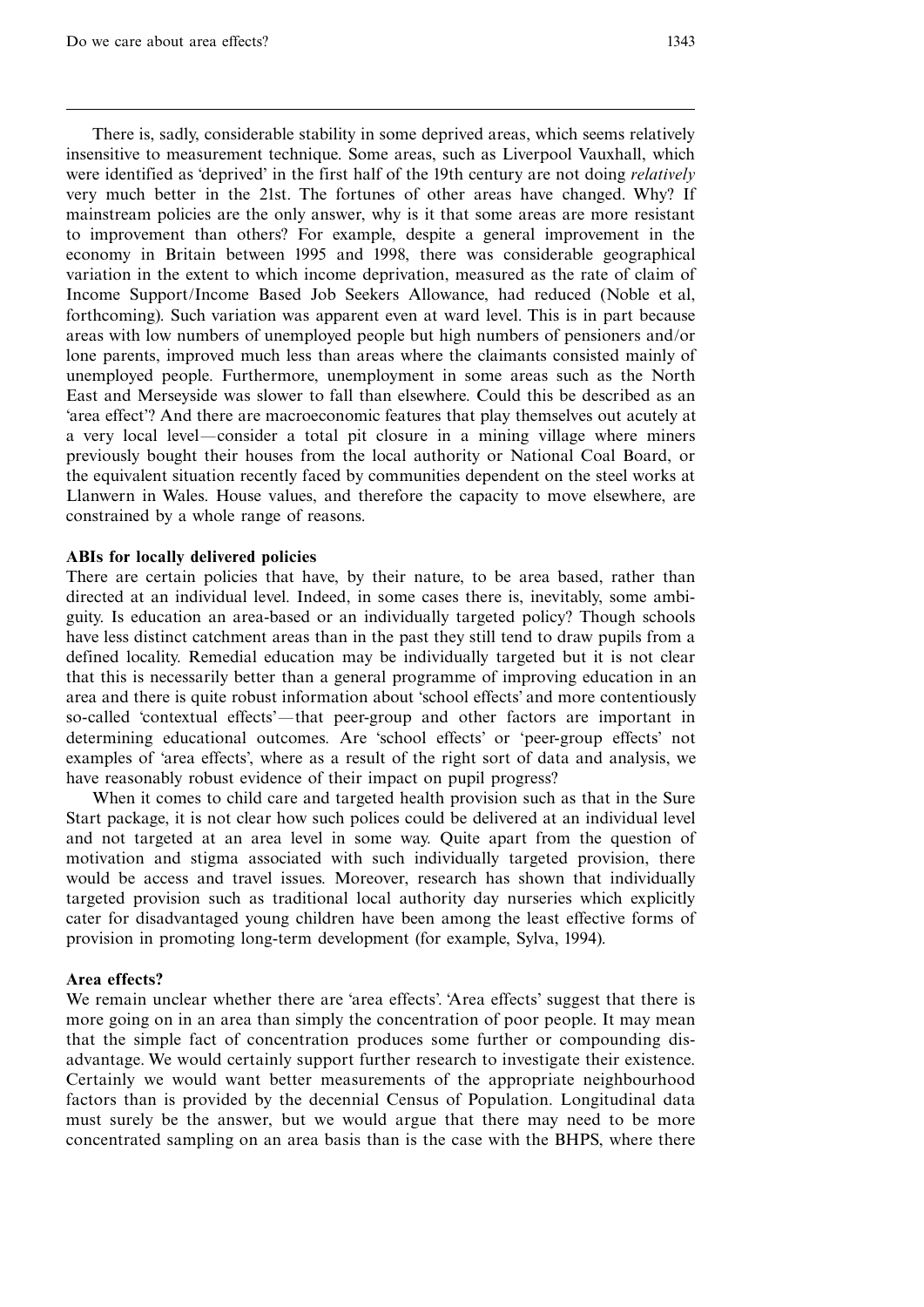are clearly only limited numbers of cases in any ward. Better data may be around the corner. The move in the Millennium Cohort Study to focus samples in particular areas should help.

In conclusion, there can be no doubt that poor people are concentrated spatially and that over time some areas improve, while others seem resistant to change. Mainstream policies must be the first line in raising people out of poverty, but for people living in areas which lag behind when there are economic upturns an ABI may well be an appropriate policy response. Of course, ABIs need to be appropriately assigned to deprived areas, and rigorously evaluated to provide an evidence base for successful area interventions. But do we need evidence that area effects actually exist to justify ABIs? Our conclusion is that we do not.

#### **References**

- Barnes J H, Lucas H, 1975, "Positive discrimination in education: individuals, groups and institutions'', in Educational Priority Volume 3: Curriculum Innovation in London's EPA's Ed. J H Barnes (HMSO, London) pp 237 - 279
- Bramley G, Evans M, Atkins J, 1998, "Where does public spending go? Pilot study to analyse the flows of public expenditure into local areas", Department of the Environment, Transport and the Regions, Eland House, Bressenden Place, London SW1E 5DU
- Kleinman M, 1999, "There goes the neighbourhood: area policies and social exclusion"  $New$  $E_{\text{C}\text{0}}$  my 6 188 - 192
- McCulloch A, 2001, "Ward-level deprivation and individual social and economic outcomes in the British Household Panel Survey" Environment and Planning  $A$  33 667 - 684
- Noble M, Evans M, Dibben C, Smith G, 2001, "Changing fortunes? Geographic patterns of income deprivation in the late 1990s'', Department of Transport, Local Government and the Regions, Eland House, Bressenden Place, London SW1E 5DU
- Sylva K, 1994, "The impact of early learning on children's later development", in Start Right: The Importance of Early Learning Ed. C Ball (Royal Society of Arts, London) pp  $84 - 96$
- Townsend P, 1979 Poverty in the United Kingdom (Penguin Books, Harmondsworth, Middx)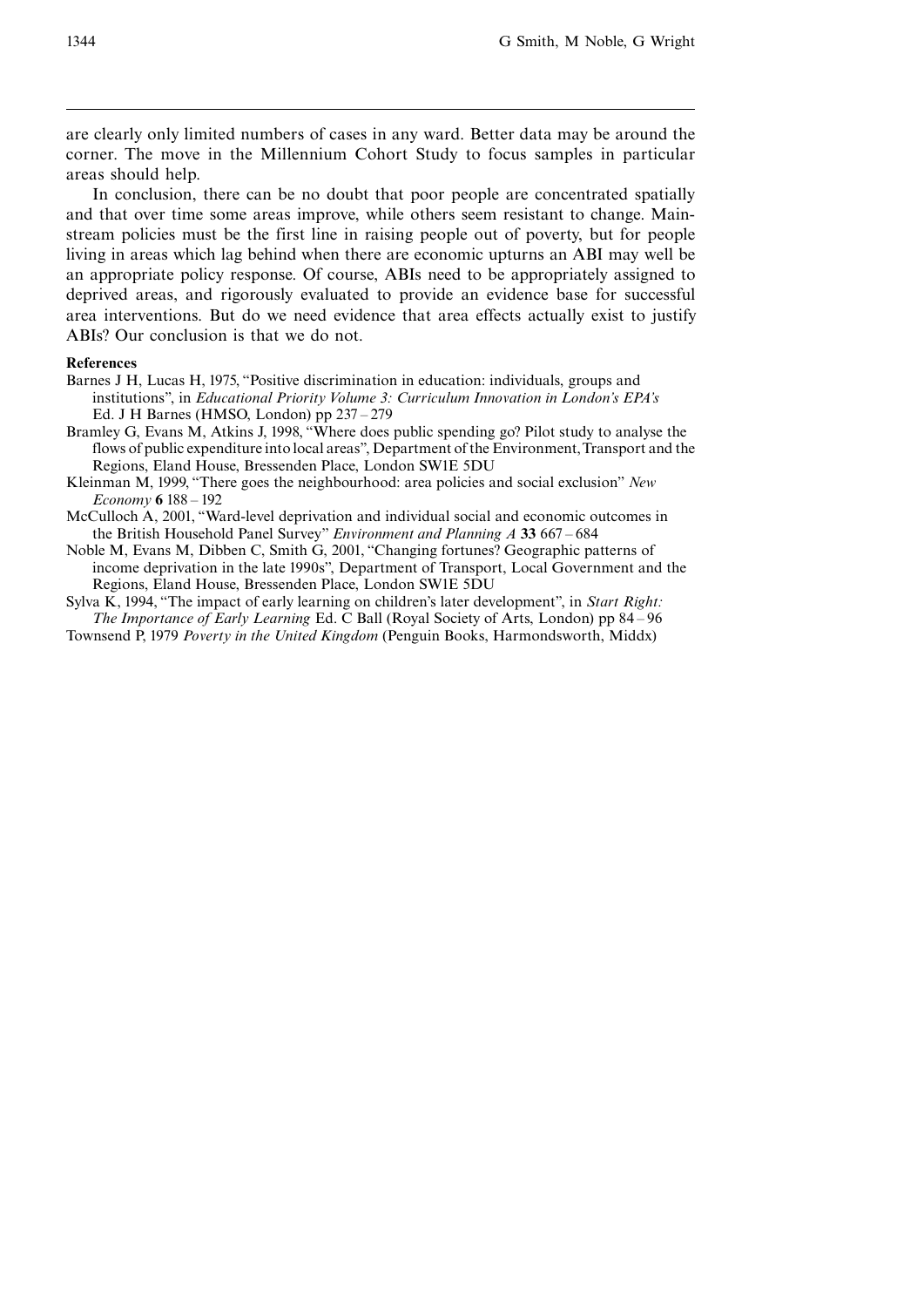### Evidence-based policy and practice

#### Roger Burrows, Jonathan Bradshaw

Department of Social Policy and Social Work, University of York, Heslington, York YO10 5DD, England; e-mail: rjb7@york.ac.uk, jrb1@york.ac.uk Received 21 May 2001

Given the current stress on the need for the development of "evidence-based policy and practice'' in Britain (Davies et al, 2000), one might imagine that the recent emphasis on putting `neighbourhood' at the centre of policy-thinking (Maclennan, 2000) would have been informed by a systematic consideration of previous evaluations of the efficacy, or otherwise, of different forms of neighbourhood intervention. Certainly it is the case that neighbourhood-based approaches to tackling poverty and social exclusion in the United Kingdom are not new. The New Deal for Communities, the formation of Employment Zones, Education Action Zones, and Health Action Zones, all have a long lineage in the development of British urban policy. An exhaustive list of such policies would take up most of our 2000 words but would certainly include: Educational Priority Areas, Community Development Projects, Comprehensive Community Programmes, Inner Area Partnerships, Enterprise Zones, the Urban Development Corporations, Garden Festivals, City Action Teams, Urban Regeneration Grants, City Challenge, the Urban Partnership Fund, the Urban Regeneration Agency, City Pride, and the Single Regeneration Budget (Pacione, 1997). However, the truth is that despite the myriad of neighbourhood-based policy initiatives which have taken place (not to mention the billions of pounds spent on them) there is little in the way of reliable evidence on the efficacy, or otherwise, of area-based approaches to the alleviation of poverty and associated detrimental outcomes. The reasons for this are both methodological and political.

At the level of methodology the tradition in the United Kingdom has been to focus on national-level survey data which take individuals and households as the main units of analysis rather than neighbourhoods. This tradition has been coupled with another—a focus on cross-sectional designs rather than on (more costly and more complex) longitudinal studies which would be able to decipher how neighbourhoods have changed over time. This combination has inevitably led to analyses which focus upon individuals and households at one point in time rather than on understanding the articulation of individuals and households within a broader set of local contextual processes and how these change over time. When neighbourhoods have been studied the analytic focus has tended to be on poor places in and of themselves rather than on neighbourhood dynamics in general. This is a major problem because it is often issues of propinquity which are crucial. The intersection of housing markets, schools, environmental factors, transport, the location of particular private and public services, employment opportunities, and so on mean that the fortunes of particular neighbourhoods are as much to do with actions (or inactions) of rich people as they are to do with the actions (or inactions) of poor people.

At a political level these methodological problems have contributed to two major failings. First, the evaluations of neighbourhood interventions which have taken place have often been ill timed. The short-term political imperatives of demonstrating what has been done and, crucially, of promoting the spectacle of the intervention has often led to evaluations which are overly concerned with matters of process and short-term aims and objectives. Longer term evaluations of the success or otherwise of particular neighbourhood interventions have not taken place. Do we know how neighbourhoods subject to different kinds of intervention over the years have fared in the medium to long term? An examination of various indices of small area deprivation suggests that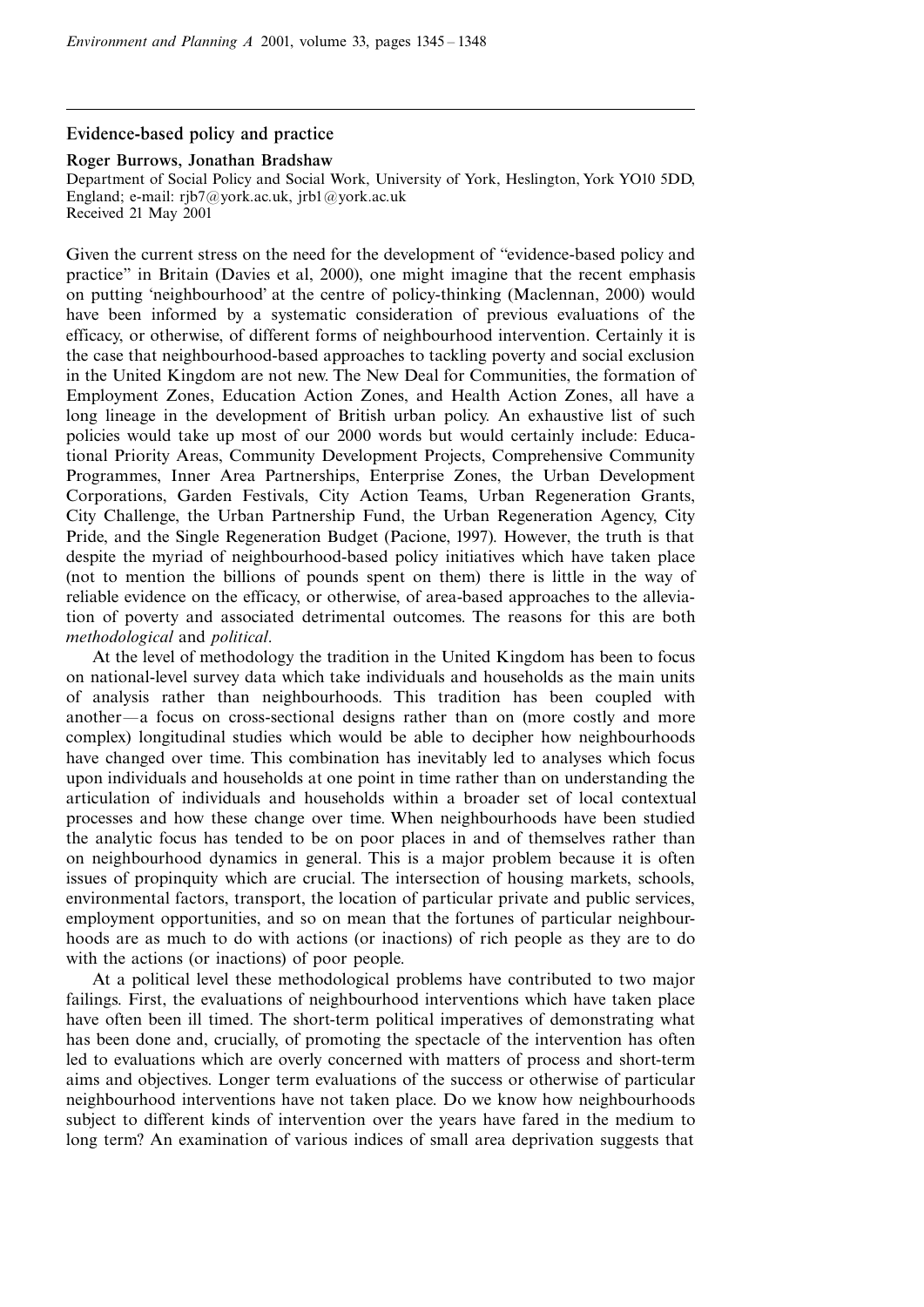poor places have tended to stay poor and that rich places have tended to stay rich over quite long periods of time. Certainly we have no overwhelmingly robust evidence which would lead one to automatically argue the case for the efficacy of neighbourhood-based interventions. The second political problem—and this despite the mantra of 'what counts is what works'—is that, without any tradition of systematic reviewing, meta-analysis, or any clearly articulated hierarchy of research evidence within neighbourhood research in the United Kingdom, it has become possible for one or two studies to gain a disproportionate amount of political influence. The work of Alice Coleman (1985) on urban design is perhaps the best known example of this happening under the influence of the New Right, but under New Labour the recent work of Ann Power (for example, Power and Mumford, 1999)—although certainly not without value—is perhaps the best example of how work based upon a particular standpoint, using a limited range of methods, and carried out within a number of specific contexts can be subject to gross overgeneralisation. Without a broader evidence base it becomes too easy to claim that one has been able to identify general trends on the basis of limited, local, and often qualitative studies.We certainly need work like that undertaken by Power and her colleagues, but it needs to feed into a much wider set of studies.<sup>(1)</sup>

It was thus within this context that we came to read the paper by McCulloch (2001) which claims to be able to demonstrate that we should be "inclined to limit neighbourhood-level interventions wherever one could as readily... realise macroeconomic, household-level, or individual-level interventions" (pages  $681 - 682$ ). Now this is a conclusion with which we both have a strong intuitive political sympathy. However, it is also a claim which is made far too strongly on the basis of the analysis presented. This is not to say that the paper does not possesses a number of strengths. First, it shows a keen awareness of a wide range of existing research work within this area and is keen to demonstrate how it articulates with existing knowledge. Second, the British Household Panel Survey is a rich source of data which, although focused on changes across a representative sample of individuals and households rather than neighbourhoods, does have the great advantage of allowing one to track changes over time. Third, the paper represents yet another application of multilevel modeling techniques in the social sciences and, as such, it should be welcomed as a brave analytic attempt to begin the difficult task of disentangling the influence of individual and contextual effects—an agenda which has had so much influence in developing understandings of social processes in educational, criminological, and health research over the last decade. However, we also have a number of concerns about the analysis which would lead us to be far more circumspect about the policy conclusions being drawn. The paper is reflexive and recognises many of the methodological limitations of the analysis presented. However, some of these limitations are forgotten when it comes to policy prescriptions. At the level of methodology we have a number of concerns, some of which raise perhaps more fundamental philosophical issues. We summarise some of these concerns in what follows.

First, we are concerned about the use of the Townsend index as a measure of small area deprivation. All of the four variables in it are characteristics of the individuals and households in an area and as such they do not tell us much about the area per se—the influence of neighbourhood on individual outcomes surely has more to it than the aggregated characteristics of the population that lives within it. The influence of place on individual outcomes is a far more subtle function of, inter alia, the physical and built environment, the location of services and facilities (both good—toddler drop in

 $<sup>(1)</sup>$ Many of the issues identified here are currently being tackled head on by Ade Kearns and Ray</sup> Forrest in the establishment of the new ESRC Neighbourhood Research Resource Centre (NRRC)—a node in the ESRC Evidence Based Policy Network.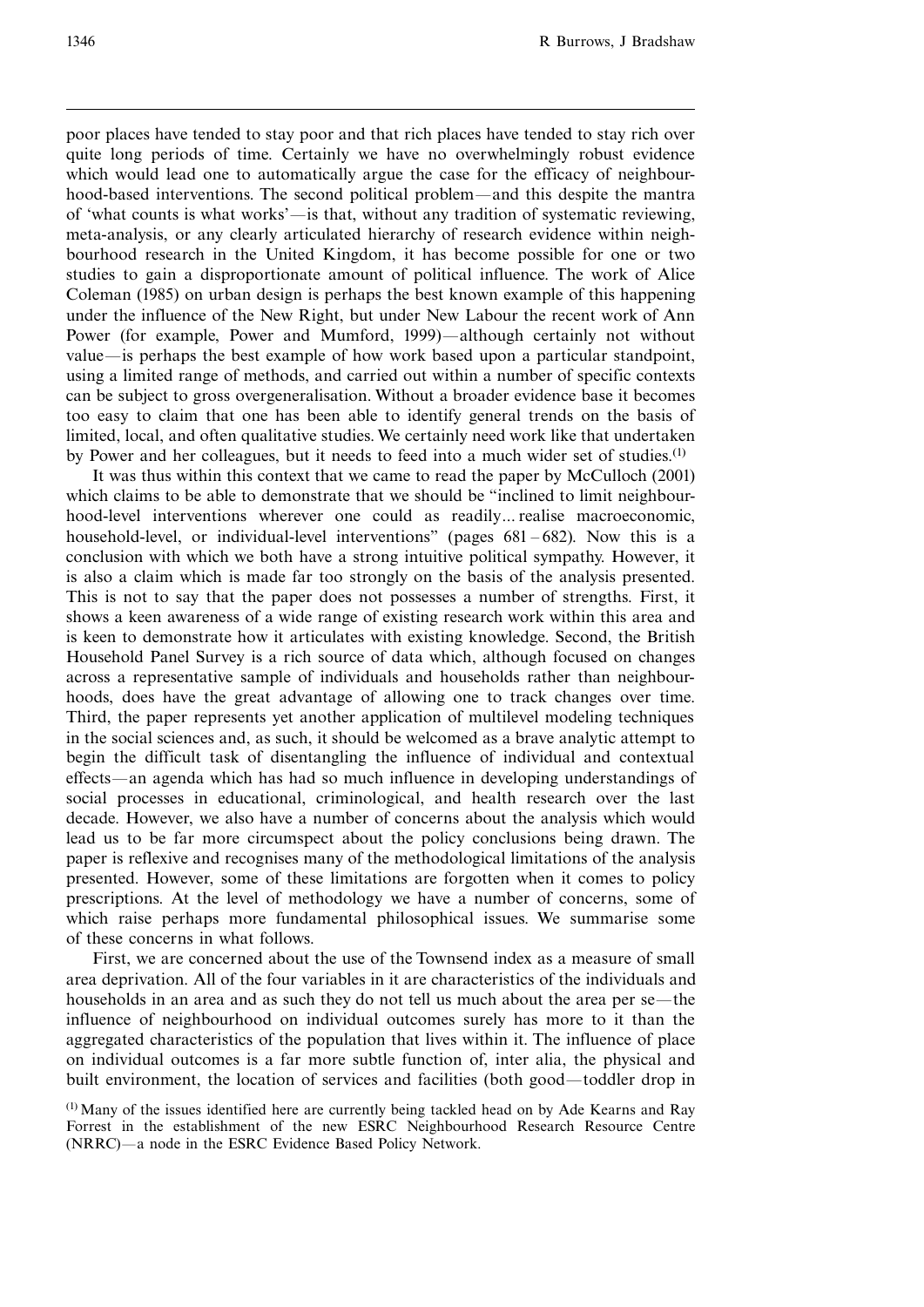centres—and bad—chemical factories), cultural images, and so on, as well as the people who live within an area. The new Department of the Environment, Transport and the Regions Index of Multiple Deprivation developed by Noble and others at Oxford—although by no means perfect—provides a better, more up-to-date, and more genuine measure of area characteristics and it would be interesting to see the analysis repeated using this. It would also be interesting to experiment with other classifications of localities such as the Office for National Statistics classification of wards or the ACORN classification.

Second, the multilevel modeling framework used here relates together just individual and area-level characteristics without any consideration of the mediating influence of the more proximate social influence of the households within which individuals are also nested. Variation in household type is included as an individual-level control but it would have been interesting to see if the results differed within a model specification with three levels: individual, household, and neighbourhood. Relatedly, there is also some confusion in our minds about the specification of some of the models more generally. In particular, it is not always clear what are individual characteristics, what are area characteristics, and what are outcome measures. For example, unemployment appears in all three! Surely with this degree of overlap it is almost inevitable that much of the variation will be picked up at the individual level leaving nothing at the area level or vice versa?

Third, the nature of neighbourhood effects, may well be highly contingent upon the outcome measure one examines. In particular, outcomes which can be more readily influenced by sociocultural factors, over and above those which emerge from the characteristics of local populations and/or spatial variations in social policy, are more likely to possess significant neighbourhood effects than are any of the outcome measures used in the paper. A good example of the sort of variation in outcome we are thinking of would be area variations in teenage conceptions and abortions in England. Ongoing work by Bradshaw suggests that there exists fantastic area variation in the propensity towards conception amongst females aged  $15 - 19$ . Some of this variation can, of course, be accounted for by variations in deprivation at both individual and neighbourhood levels. However, significant outliers remain which appear to be associated with the spatial factors not picked up by deprivation measures—factors such as the location of young men in army camps and cultural practices which have resulted from a long social history of particular types of work. These real `locality' influences also seem to interact in complex ways with the real contingencies of policy implementation at a local level—for example, variations in sex education and/or the accessibility of contraceptive advice and/or abortion services.

Fourth, wards are not neighbourhoods. This is explicitly recognised in the paper but then largely ignored. Neighbourhoods, if they have an influence on individual outcomes, are, in general, far more proximate spatial entities. Not only are wards too big they are not, in general, the focus of any neighbourhood policies. But perhaps there is a more general issue here which relates to the immense conceptual and operational fuzziness of the notion of a neighbourhood. Neighbourhoods are, to use the argot of realist approaches to the social sciences (Sayer, 1984, pages  $126 - 127$ ), inherently chaotic concepts in that they possess a disparate and varying range of causal powers deriving from the mix of real objects and relations which constitute them. This might be analytically acceptable at a descriptive level but is highly problematic within statistical modeling exercises which attribute unitary causal powers or liabilities to such entities.

The analytic and policy questions that McCulloch has asked are very important ones. However, if we are to take the rhetoric of evidence-based policy at all seriously in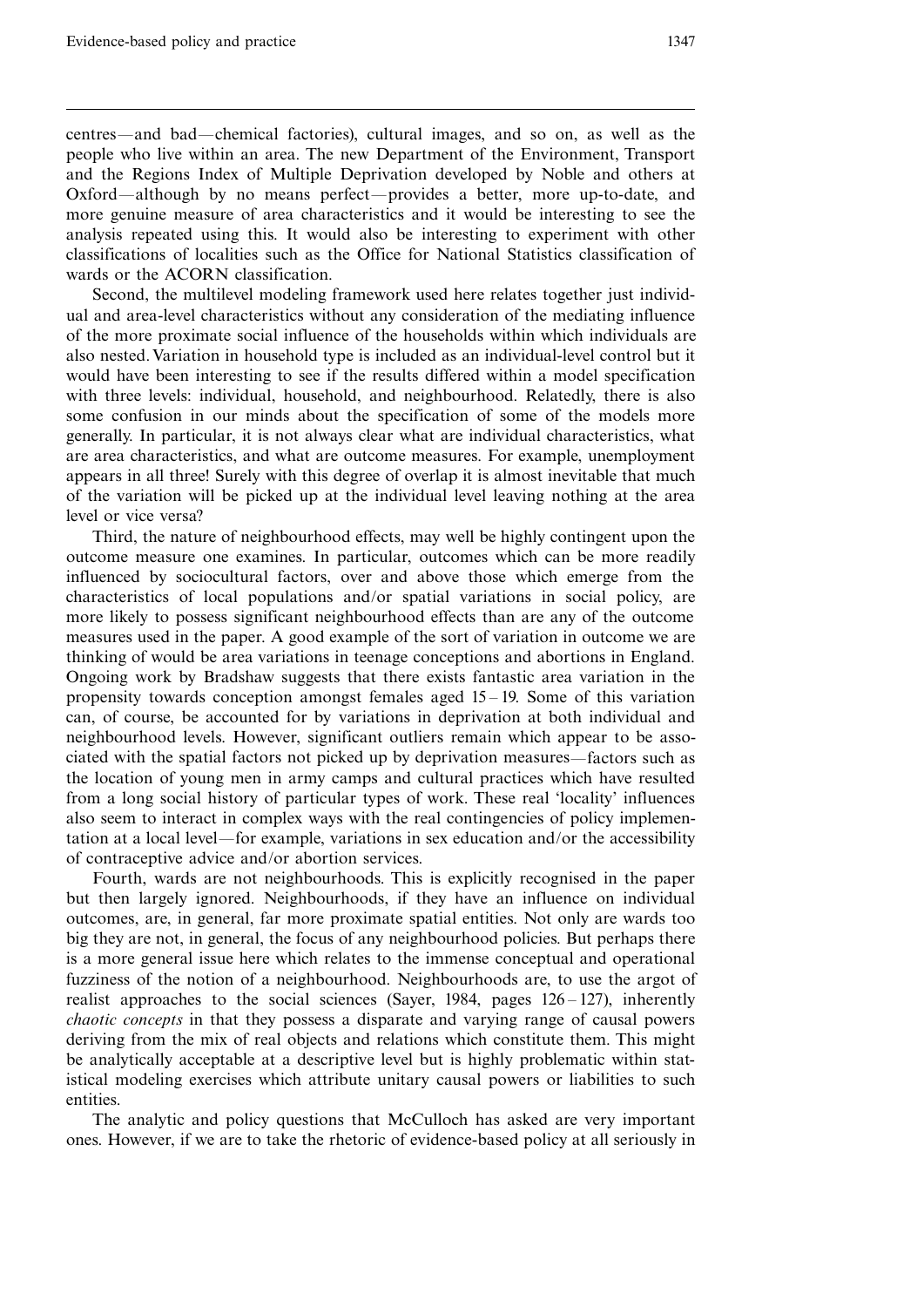this area the methodological tools, data sources, and philosophical positions we need to develop are not the ones utilised here. The appropriate development of these presents us all with a very worthwhile challenge.

#### References

- Coleman A, 1985 Utopia on Trial: Vision and Reality in Planned Housing (Hilary Shipman, London)
- Davies H, Nutley S, Smith P (Eds), 2000 What Works? Evidence-based Policy and Practice in Public Services (Polity Press, Bristol)
- McCulloch A, 2001, "Ward-level deprivation and individual social and economic outcomes in the British Household Panel Study" *Environment and Planning A* 33  $667 - 684$
- Maclennan D, 2000 Changing Places, Engaging People Joseph Rowntree Foundation (YPS, York)
- Pacione M (Ed.), 1997 Britain's Cities: Geographies of Division in Urban Britain (Routledge, London)
- Power A, Mumford K, 1999 The Slow Death of Great Cities? Urban Abandonment or Urban Renaissance Joseph Rowntree Foundation (YPS, York)

Sayer A, 1984 Method in Social Science: A Realist Approach (Hutchinson, London)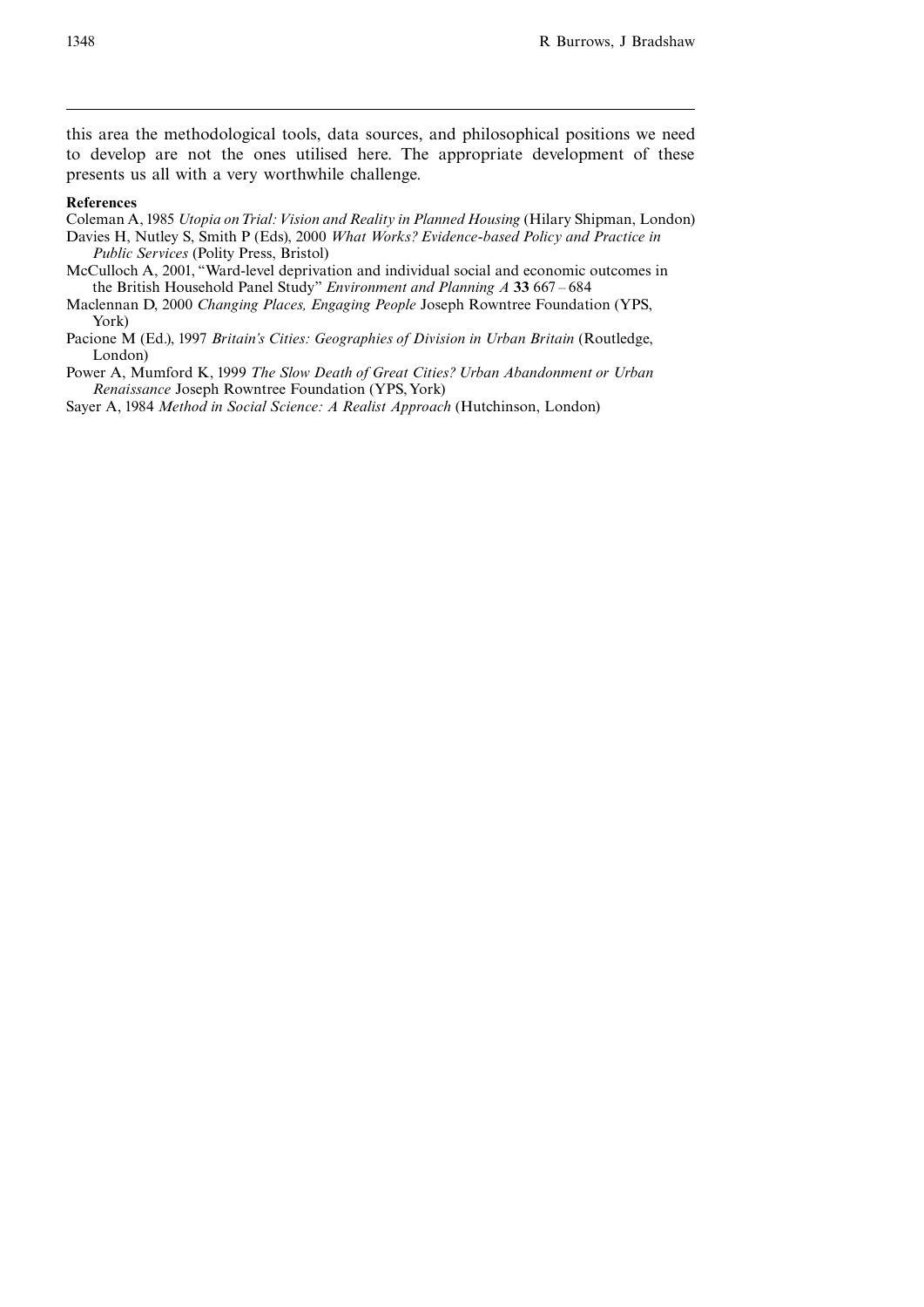### Is there a place for area-based initiatives?

### Heather Joshi

Centre for Longitudinal Studies, Room 690, Institute of Education, 20 Bedford Way, London WC1H 0AL, England; e-mail: hj@cls.ioe.ac.uk Received 21 May 2001

A quarter of a century ago, policymakers embraced a number of policy initiatives which situated interventions in so-called 'areas of deprivation'. At the same time there was little action to prevent the widening of inequalities across individuals. In those days there was little other than ecological data linking indicators of poverty and other adverse outcomes, often given the portmanteau label of `deprivation'. The poor outcomes and the poor resources clustered in `poor places', but one could not be sure that they were correlated in individuals. It was little understood whether the targeting of `black spots' would reach those in most intense need or cut out particularly noxious points of `social infection'. There was speculation about adverse properties of the environments. The missing mechanism might be poor physical environment ('miasma'), a depressed local economy, or something in the social environment—crime, poor government, poor services, low morale, for example. Because these problems were thought to inhere in the locality, they implied targeting remedies on the place, rather than on the individuals, whose multiple deprivation might be fallaciously inferred from the area-based data.

The debate continues into the 21st century, though there is now rather more evidence available to the policymaker, as well as a greater government commitment to tackle poverty at both national and local levels. Andrew McCulloch's (2001) study leads him to advocate putting priority on people rather than on places. He cites a number of regression analyses where individual-level data are included with communitylevel data as predictors of health or deprivation and the individual effects are found to dominate, as in his own results. For further references using the Office for National Statistics Longitudinal Study see Joshi et al (2000). The statistical power of warddeprivation indices is generally more or less swamped by similar information measured at the individual level. Does this lead to the conclusion that area-based policy is inappropriate, because these area effects are negligible?

### Sources of contextual influence

Whether there may be independent influences at the 'area' level, once allowance is made for individual factors, depends on several things. As shown in McCulloch's paper, it depends on the outcome under consideration. It may also vary according to the definition of the locality, area, or district under consideration. For different individuals different sets of boundaries may be relevant. Another factor is the duration of residence in a particular locality and the stability of its disadvantaging characteristics (Sloggett and Joshi, 1998a). The social composition of an area would itself have an effect over and above that of individual characteristics if the disadvantages of individual adversity were compounded by the proximity of others with the same characteristics. There is a greater chance of finding a link between area-level predictors and individual outcomes if the variables measured at the area level are more than mere aggregations of the same variables on individual characteristics in the model. Features of the natural or built environment, climate, pollution, accessibility of shops or services, or crime rates would be examples of conditions shared by all inhabitants, rather than social class, unemployment, or overcrowding, which would initially be measured at the level of the individual person or household. Failure to find (much) association between census indicators of local deprivation and adverse outcomes does not mean there is no influence of more truly contextual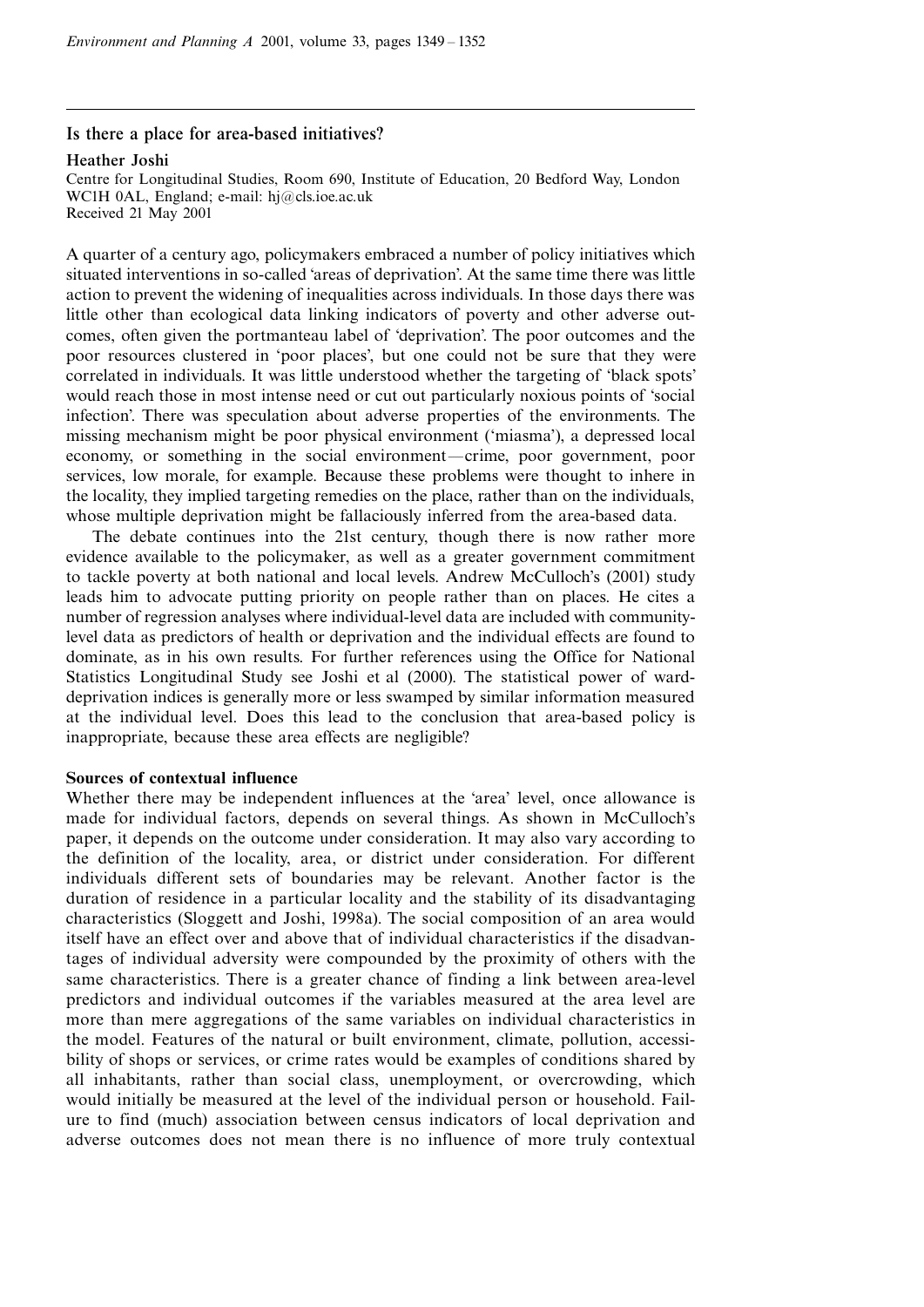community-level variables which are not easily derivable from a source like the census (Macintyre et al, 1993). Thus, though such factors may indeed affect spatial patterns of disadvantage, they may not be easily detected and are seldom readily available as nationwide data. The multilevel framework adopted by McCulloch, and others (including Wiggins et al, forthcoming), captures otherwise unobservable area effects at each level into which the data are organised, and can reveal geographical variation not apparent in single-level models. Another methodological note is the blurred conceptual distinction between individual characteristics and those of the location. The unemployment, or occupation of an individual reflects, at least in part, the context of the local labour market, and conversely, participation in the community (as we measure it in survey data) is actually based on individuals.

Once the important influences of social inequality at the individual and household level have been taken into account, what area effects have been found? Their low profile should not be read as complete absence. The champions of spatial phenomena will point to McCulloch's finding that whether a person dislikes their neighbourhood is significantly related to the ward-deprivation score, and also shows a significant effect on health status for women, and is on the verge of it for men. Although my previous work (Sloggett and Joshi, 1998b) is correctly cited as having found no significant wardlevel effects on mortality, I would not wish to deny having found some significant area-level variation in health and deprivation outcomes. At the ward level, these include: female mortality when one of two census years' deprivation score is included, (Sloggett and Joshi, 1998a), long-standing illness, birth weight, teenage motherhood, solely registered births (Sloggett and Joshi, 1998b), and current symptoms (see Joshi et al, 2000); and, in several studies of long-standing illness, area `effects' are found at district level as well (Wiggins et al, forthcoming). In all these findings, the coefficients were small, and the individual-level predictors remain dominant. One of the contextual forces not well specified in census data is social cohesion, or social capital, proxies for which were included in the clustered Health and Lifestyle Survey (HALS, Joshi et al, 2000). Social capital appears to play a part in the explanation of ill health, but not to be a panacea.

### What makes area initiatives appropriate?

Does the dominance of individual effects mean that area-based policies are redundant? They surely suggest that area-based initiatives cannot substitute for policies targeted on individuals. The question is how far can area-based interventions usefully complement an aspatial antipoverty or public health programme? The degree to which they can effectively or equitably complement individual-based policies like cash benefits depends upon a number of factors, discussed below.

#### Concentration of the target group in the target areas

The equity and `target efficiency' of relying solely on area-based interventions for a given problem would depend on how many of the clients were actually in the target areas. If all of them, and no one else were inside the areas, the universal and the localised policy would be identical. However, in our samples, and on the sorts of indicators we have been using, more than half  $(55\%$  in 1981,  $51\%$  in 1991) the 'deprived' (of homeownership and car access) lived outside the wards containing the most deprived fifth of the population. Of the low-income group in our HALS study 71% lived in the better-off four fifths of wards (Joshi et al, 2000). It is possible that for some problems (such as poor service provision, or flood damage of homes, for example) the problem might be contained within specified areas. Localised action would be more appropriate the more localised the problem.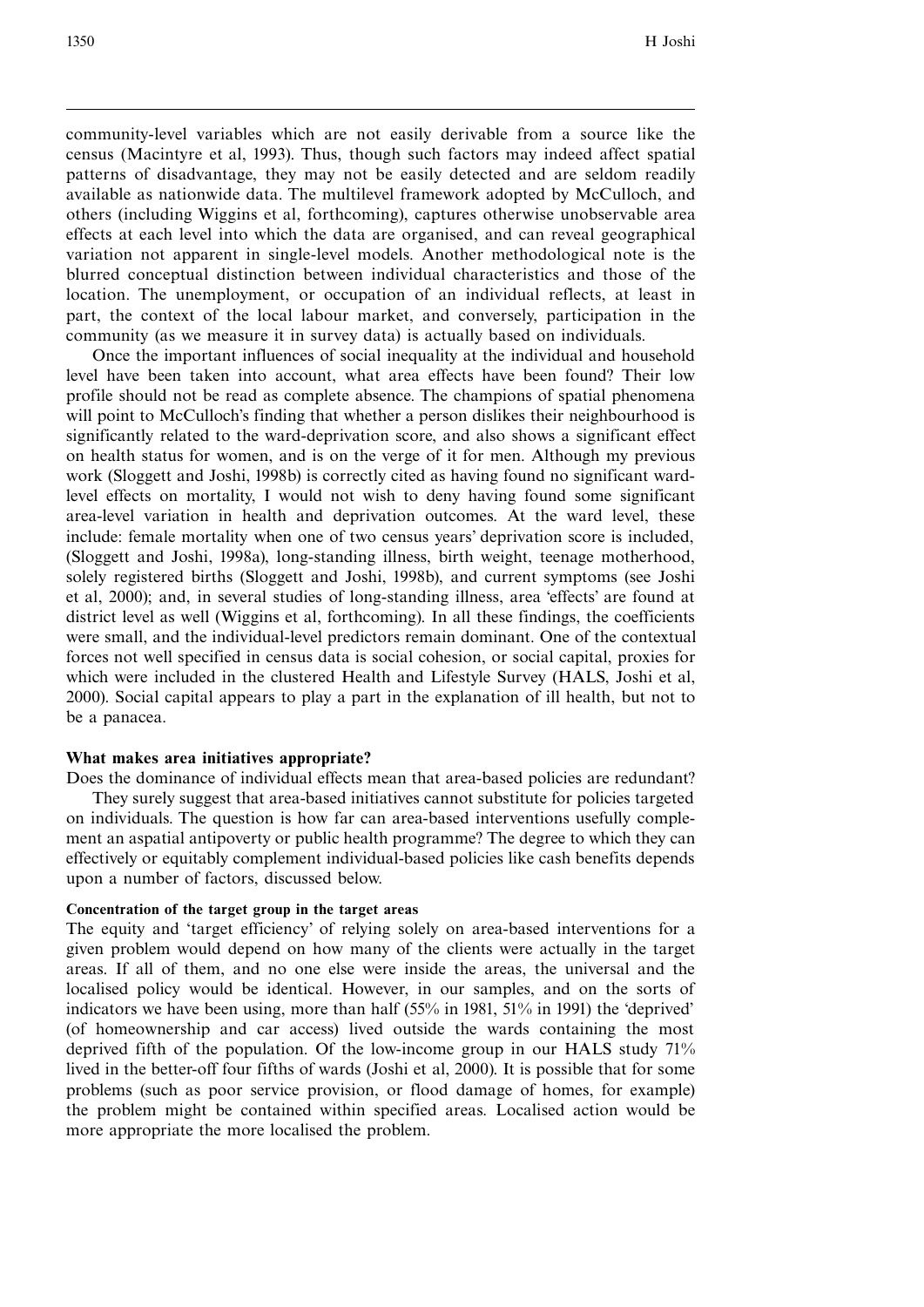#### **Mobility**

The appropriateness of an area intervention is also affected by how long people remain in one place, and in the deprived states identified in a particular snapshot. Long-term deprivation is of greater concern than a transient state; likewise, long-term residence in deprived areas than high population turnover. In the latter case, an area-targeted programme would be delivering its benefits to a revolving set of people. If the revolving set all shared disadvantaging characteristics [or came from other deprived areas, as many seem to do (Sloggett and Joshi, 1998a)] this might not be self-defeating, and could be a way of spreading the benefits around, but if the intervention resulted in `gentrification', whereby better-off newcomers moved into the improved environment, displacing the original inhabitants without compensation, the policy could backfire.

#### The site specificity of services

Even if there is no underlying geographical origin to the pattern of disadvantage, some of the ways of redressing it involve local operations. A tax credit or a pension can be administered nationally, but child-care facilities, schools, hospitals, transport, and other public services are inherently located at the point of delivery. It may be argued that the implementation of these policies should involve prioritisation of locations according to criteria of local need. The general failure of the literature to find much intensification of individual health disadvantages in places where the deprived population congregates, does not mean deprived areas cannot be treated as `collecting points' of target clientele. But McCulloch's finding of a negative interaction of area and individual deprivation for women's health status [similar to one found by Sloggett and Joshi (1998b)], which suggests that for some outcomes it may be worse to be poor with affluent neighbours rather than other poor ones should sound a note of caution. Some alternative strategy needs to be in place to reach out to the less well off, `isolated' in more affluent areas.

#### Economies of scale in clustered interventions

Area-based initiatives may be efficient, though not equitable, if there are gains to the delivery of services in clusters, or if the operations need to exceed some critical mass to be effective. A good reason to expect an area-based initiative to reap economies of scale would be if it takes advantage of the possibilities of complementarity between different elements of the intervention, say on housing, education and employment. This may not be happening as much as might be thought, because different parts of Whitehall have launched their own Action Zones with different policy emphasis (Heath Action Zones and Education Action Zones, for example) in different places. To the extent that these initiatives coincide and are coordinated locally, this could be a justification for their existence. However to the extent that they are not, one might draw comfort from the fact that the net of area-based action is spread wider than it would be if all the initiatives were confined to the same places. The process may in the long run be more equitable if there is learning to be gained by starting in pilot areas, and implementation follows elsewhere. Though if the policies turn out to be replicable they would probably still be `area based', thus leaving the problems of people dispersed over less deprived sorts of habitat needing a different sort of attention.

#### Community participation

The harnessing of local community participation can be an important element of `area-based' initiatives. The policy is not just `top down', but mobilises energy and commitment at the `grass roots' and may realise beneficial externalities within the community (or possibly even reduce negative externalities with neighbouring communities, on the `black spot' theory). Community participation makes such policies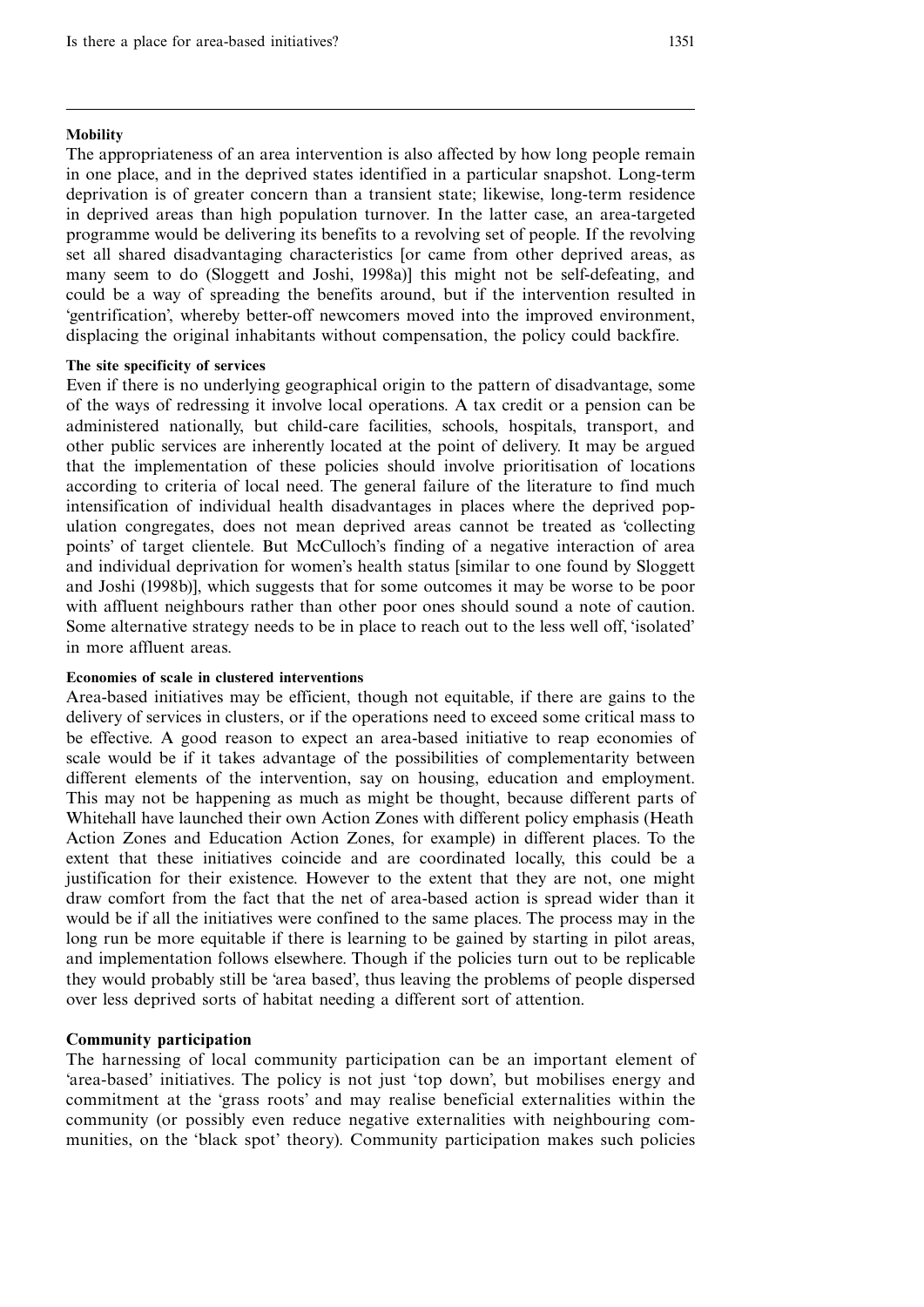less easily replicable, but it also constitutes a good reason for focusing on particular places, particularly if community development as well as poverty prevention is an objective.

### Area-based policies in their place

To take the example of health, Macintyre et al (1993) have argued that the reduction of health inequalities should involve action to improve individual health behaviour as well as improvements in the general structure of economic opportunities. They argue further that improvements in the health of the disadvantaged could not wait (or depend) on the latter. They argued that action, `on the ground' at the area level, was the way to ensure immediate progress. The argument made here, which largely reiterates McCulloch's, is that the overall distribution of income and opportunities is an essential determinant of many aspects of the quality of life, including health. Action in Areas makes much less sense without complementary action at the national level and coordinated at the local level. Policies towards Places are not redundant, but they should operate within a context of Policies towards People.

### References

- Joshi H, Wiggins R, Bartley B, Mitchell, R, Gleave S, Lynch K, 2000, "Putting health inequalities on the map: does where you live matter, and why?'', in Understanding Health Inequalities Ed. H Graham (Open University Press, Milton Keynes) pp 143 ^ 155
- McCulloch A, 2001, "Ward-level deprivation and individual social and economic outcomes in the British Household Panel Study" Environment and Planning  $A$  33 667 - 684
- Macintyre S, MacIver S, Sooman A, 1993, "Area, class, and health: should we be focussing on places or people?" Journal of Social Policy 22 213 - 234
- Sloggett A, Joshi H, 1998a, "Indicators of deprivation in people and places: longitudinal perspectives" Environment and Planning  $\ddot{A}$  30 1055 – 1076
- Sloggett A, Joshi H, 1998b, "Indicators of deprivation as predictors of life events" Journal of Epidemiology and Community Health  $54(4)$  228 - 233
- Wiggins R, Joshi H, Bartley M, Gleave S, Lynch K, Cullis A, forthcoming, "Place and personal circumstances in a multilevel account of women's long-term illness'' Social Science and Medicine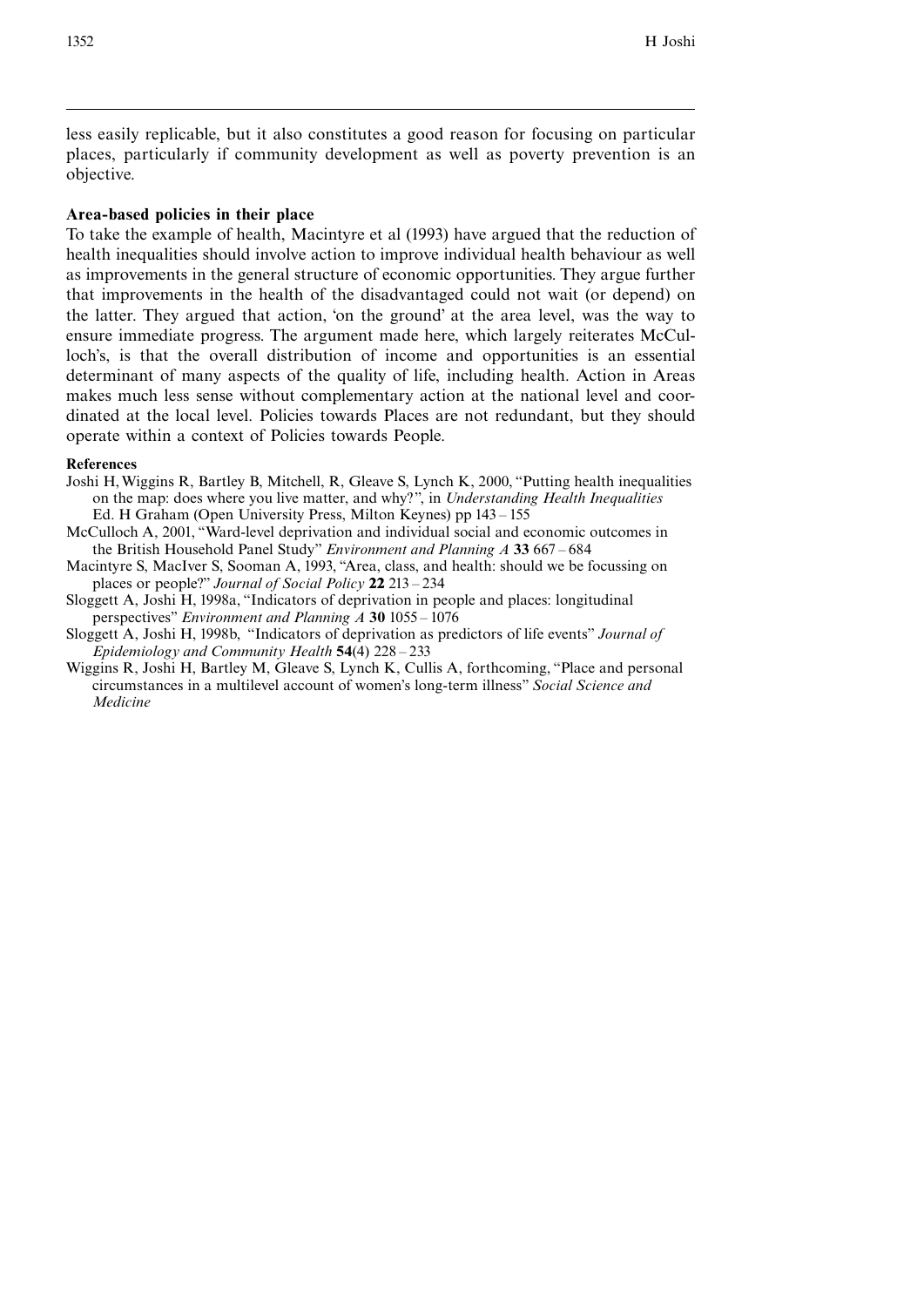### On reinvented wheels

#### Charles Pattie

Department of Geography, University of Sheffield, Winter Street, Sheffield S10 2TN, England; e-mail: C.Pattie@Sheffield.ac.uk Received 21 May 2001

As I get older, so 'cyclical' models of history come to seem ever more appealing. Amidst the on-rushing novelty, familiar themes and debates from the past reemerge. And here is another example. In his careful analysis of the impact of contextual effects on deprivation and social exclusion, Andrew McCulloch (2001) notes that area-based policies are currently in governmental vogue in the United Kingdom, and that "behind these initiatives lies a decade-long debate over how effective area-based policies can actually be'' (page 667). But, in fact, he underestimates just how old the debate actually is. In fact, he has (inadvertently?) recapitulated/rediscovered a major policy debate of the late 1960s and 1970s: do area-based policies actually do what they are supposed to? Just as the Blair government's new-found enthusiasm for area-based initiatives echoes the initiatives of (especially) the Wilson and Heath governments, so McCulloch's sceptical discussion harks back to the criticisms voiced over quarter of a century ago. Consider ...

#### Plus ça change

In the late 1960s and early 1970s, we were bombarded with a range of area-based initiatives aimed at the alleviation of poverty and disadvantage (Higgins et al, 1983). Early initiatives pathologised disadvantage, and emphasised the existence of, and need to break, `cycles of deprivation' operating within particular families and neighbourhoods. The 1967 Plowden Report resulted in Educational Priority Areas (EPAs). Reactions to Enoch Powell's infamous 1968 `rivers of blood' speech included the Urban Programme and the `action-research' Community Development Projects (CDPs). Careful concentration of resources in deprived neighbourhoods, it was felt, would lead to significant improvements in the lives of the most disadvantaged individuals and families, lifting them out of poverty without having to resort to some form of individual targeting (this at a time when memories of the 1930s and means testing were still fresh in the minds of both the public and policy elites).

By the mid-1970s, however, there was growing criticism of the area-based approach. Critics pointed out that money spent on poorer areas often failed to reach the poorest individuals within those areas. Improving facilities in EPA schools, for instance, often seemed to give an advantage to children from relatively more affluent backgrounds in the locality, rather than (as intended) those from the most disadvantaged homes. Other critics (some from within government programmes, as in the case of the CDPs) argued that to tackle deprivation, it was necessary to tackle root causes, not just area manifestations. In any case, many (most?) `deprived' individuals and households did not live in designated `deprived' areas: targeting areas rather than people meant ignoring those outside the areas. Area-based policies, it was increasingly argued, were not necessarily the most effective way of reaching, and helping, those in greatest need.

### ... plus c'est la même chose

And, a quarter century later, here we are again! The New Deal for Communities, Employment Zones, Education Action Zones, Health Action Zones... it all sounds strangely familiar. And, not surprisingly, the same, sceptical, case can be made. To some extent, McCulloch makes it here—though he does not make mention of the (quite substantial) debates of the 1960s and 1970s. If only policymakers (and policy analysts?) had a sense of history...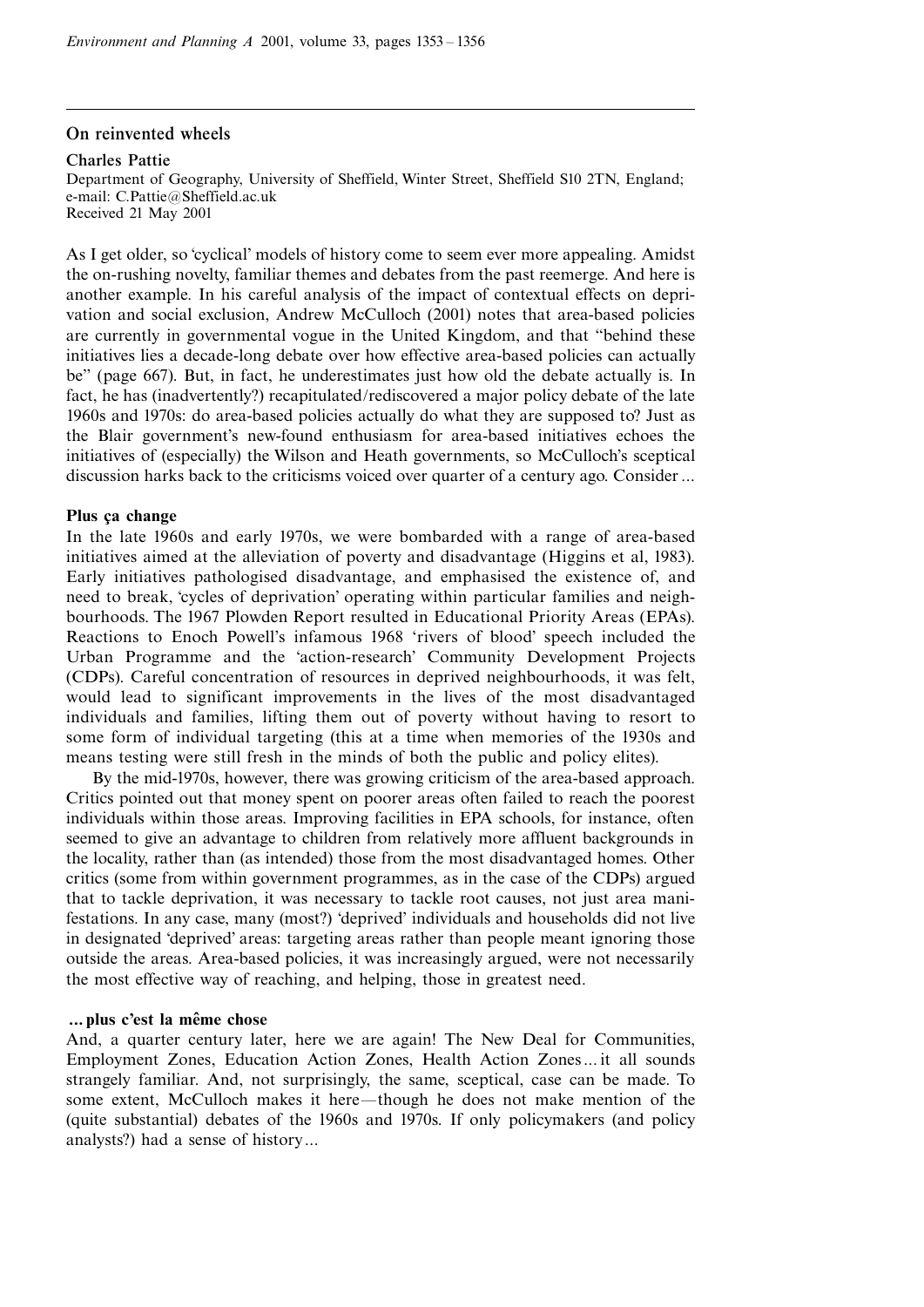### What now? Can the baby stay in the bath?

McCulloch is quite right, therefore, to raise doubts about the appropriateness of area-based `solutions' to deprivation and social exclusion. To some extent we have been here before—and the past record is not encouraging. But does the combination of the past record and McCulloch's own, contemporary, research, suggest that areabased initiatives should be consigned to the social policy dustbin? I am not so sure. There are still several reasons for not (yet) throwing the area policy baby out with the (contextual effects) bathwater.

### Reason 1: political pragmatism

We should not underestimate the symbolic impact of area-based policies in an areabased electoral system. Britain's first-past-the-post plurality electoral system, based as it is on winner-takes-all competitions in 659 separate constituencies, almost requires parties to think about the spatial consequences of their policies. To win power in Westminster, a party must win a plurality of the votes in a majority of the constituencies. Just being popular is not enough. You must be popular in the right places. And that may mean showing residents in those places that you have their interests at heart.

As she returned, victorious, to Conservative Party headquarters in the small hours of election night, 1987, Mrs Thatcher told her cheering party workers not to forget `those inner cities' (see Robson, 1988). This was not a sudden discovery of society (no sentimentalist she!) Rather, it reflected the Conservatives' rather poor electoral showing in the major cities: despite success elsewhere, the party had lost seats in the major conurbations. A decade later, similar electoral considerations are likely to be circulating in the minds of Labour strategists. Labour traditionally does well in deprived communities. However, since the emergence of the `New Labour' project in 1994, with its emphasis on winning support from middle-class 'middle England', there has been a growing concern that Labour's traditional supporters might become increasingly alienated from the party (Pattie, 2001). Symbolically, it would have been hard for New Labour in power not to implement policies that would be most visible in Labourvoting areas. How else would they counter the charge that they had neglected their heartlands?

Nor should political pragmatism be knocked (at least, not too much) as a motive. In the British electoral system, winning is everything: parties out of office have no chance to put their plans into practice. If the cost of insufficient pragmatism is being out of office, then that is arguably too high a price to pay for politicians who genuinely want to make a difference to people's lives.

Note by the way, that this is a form of contextual argument. It is based on a growing body of research which shows that voters take note of what is happening in their home areas when deciding how to vote (for example, Pattie and Johnston, 1995; Pattie et al, 1997). However, the important point of pragmatism is this. Whether or not there are contextual effects in deprivation and social exclusion is potentially irrelevant to voters' calculations regarding how their localities are faring. What matters is what they see around them—and investment on the ground in their areas may pay electoral dividends by convincing them things are going well, even if there is no underlying social process to justify area-based investment. In other words, the argument that "concentrations of deprivation give rise to problems greater than the sum of its parts'' (McCulloch, 2001, page 667) is necessarily not "the underlying rationale of area-based policies" (page 667, emphasis added): it is only one of several different possible rationales.

### Reason 2: reaching the most (and the right?) people?

Despite the relative weakness of the contextual case as outlined in McCulloch's paper, area-based policy might still be a sensible approach if the areas targeted contain most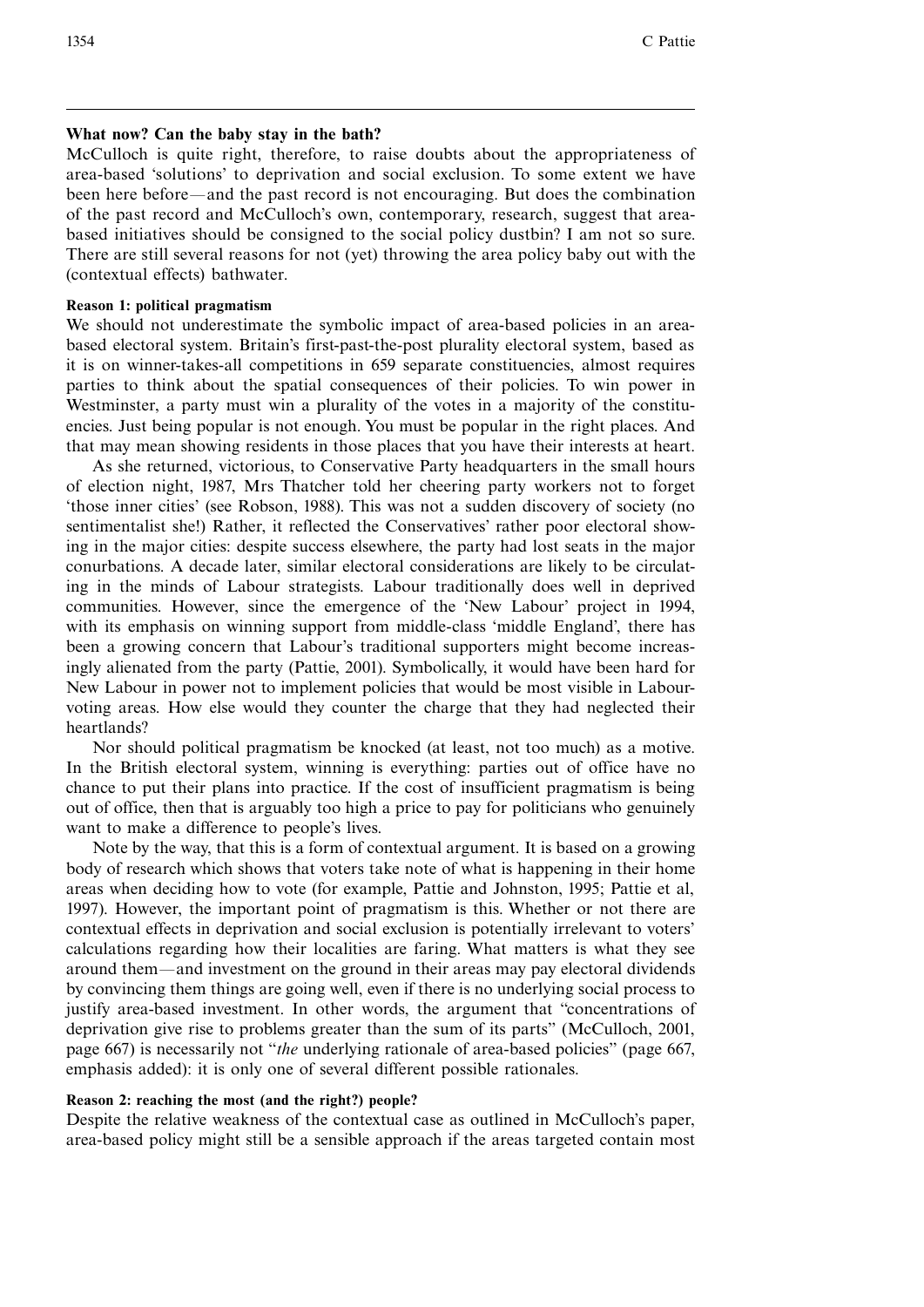of the individuals the policies are intended to help, and if it can be guaranteed that the individuals in greatest need would be the ones to benefit most from the policies. It may not, in fact, matter if the copresence of large numbers of deprived, or socially excluded, individuals in an area proves a further disadvantage for the people living there, over and above their individual problems. Even if there is no contextual effect, the targeting of resources in particular areas may still be a cost-effective way of reaching individuals. But, despite its careful analysis of contextual effects, McCulloch's paper addresses neither the volume of socially excluded individuals in target areas nor the (even more important) issue of policy outcomes.

Here is an example where the experiences of the 1960s and 1970s would prove instructive. The key problems identified with area-based policies then were that: (a) most deprived individuals did not live in the places focused on by area policies; and (b) most of those in the target areas who benefited were not themselves the most deprived. In other words, area policies thirty years ago failed because they did not reach most of those in need. The crucial test was in terms of outcomes. What did the policy achieve on the ground? Thirty years ago, the answer was `not much'! Can we expect any different today? I am entirely in agreement with McCulloch's closing argument concerning which policies might be appropriate—but I am not sure how his earlier analysis advances that debate.

#### Reason 3: measuring the problem

Although I am in overall sympathy with the modeling strategy McCulloch follows, I have a few specific doubts about the details. I am not sure his case is cast-iron yet. The model A equations reported in tables 2 and 3 give a sensible baseline. The model B equations, adding in a range of individual attributes, still find significant—albeit, not surprisingly, reduced—contextual effects for some of the dependent variables: in particular, for employment status, health status, and disliking the neighbourhood. What is striking to me is that, of the various measures of individual adversity analysed here, these are exactly the ones most likely to have a 'contextual' dimension. That said, given the model B equations do suggest a contextual effect for individual unemployment, including unemployment as an individual-level control in the other equations is setting a particularly hard hurdle for contextual effects to jump: controlling for individual unemployment must control, to some extent, for aspects of local context.

It is the model C equations that really knock the contextual effects argument: ward deprivation has an effect only for the 'dislikes neighbourhood' variable. But—and here I do have a problem with the modeling strategy—there is surely some circularity in the argument here. By controlling for individual past experience, it may well be the case that McCulloch is also controlling out contextual effects! For, if contextual effects operate, why should they just operate in the present? So, for instance, if individual health status is affected by contextual factors, controlling for health status in the past is likely to actually control for past context! The test is not as conclusive as it seems.

#### Where does this leave us?

At a time when government policy is changing, McCulloch has sounded an important sceptical note. Rather than targeting areas, he argues, policymakers might be better advised to target individuals, and the processes that produce social exclusion. I must admit I suspect he is right in his prescription—but I am not absolutely sure he is right in his diagnosis. As I argue above, the key issues are (a) policy outcomes and (b) correctly identifying individual and contextual effects. The paper makes a decent but I suspect flawed—stab at the latter, but says nothing about the former.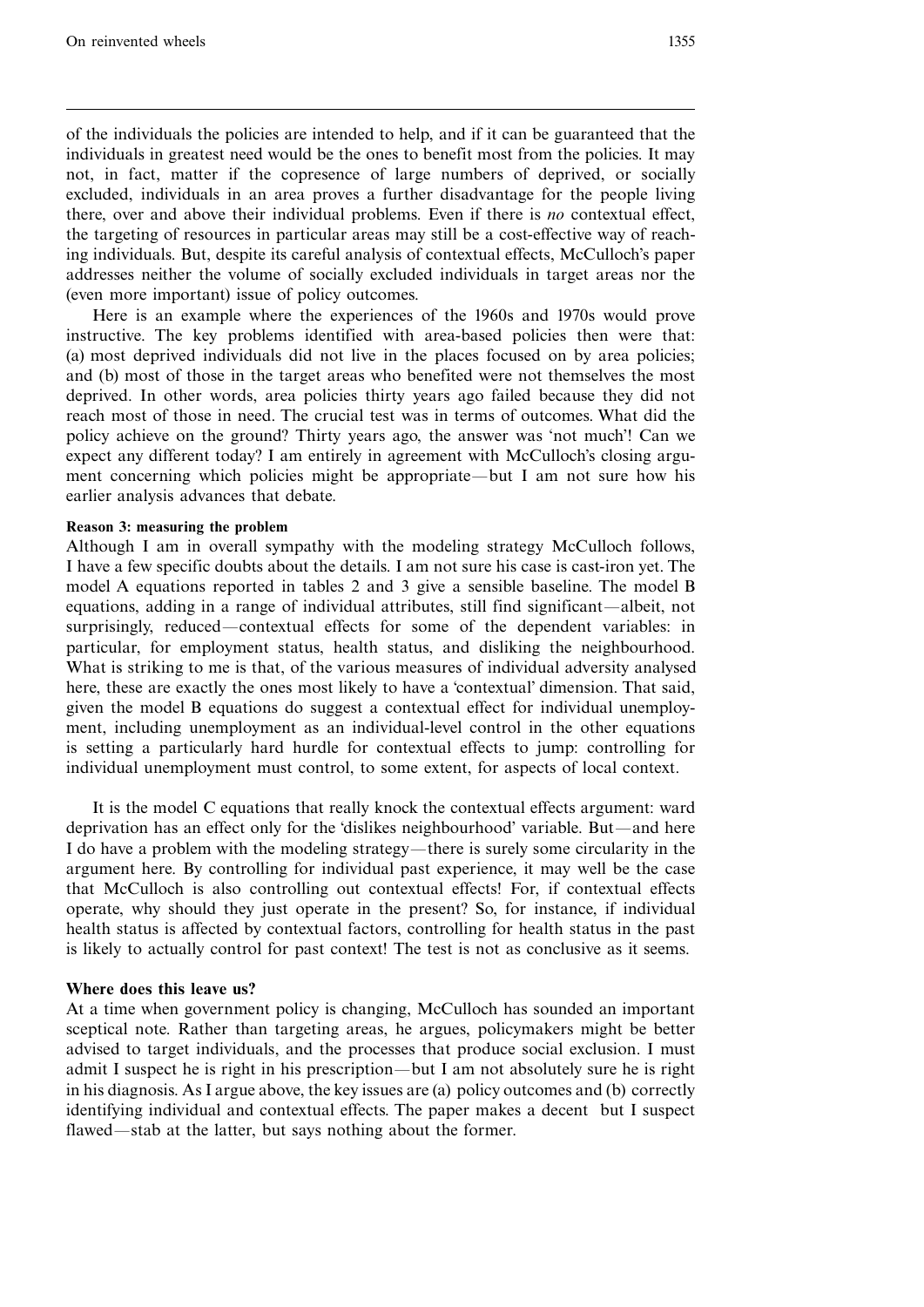From an academic perspective, again I have much sympathy with McCulloch's approach. There is a lot (far too much?) of casual talk about contextual effects in the literature. As Gary King (1996) suggested a few years ago, however, it is important to try to account for apparent contextual variations, rather than simply to identify and celebrate them. McCulloch certainly falls into the King camp on this, and I applaud the effort. That said, arguing for the preeminence of individual-level effects by adding individual-level controls which themselves seem to be in part contextually determined does not, ultimately, convince. I suspect there is still a baby in the bath!

#### References

- Higgins J, Deakin N, Edwards J,Wicks M, 1983 Government and Urban Poverty: Inside the Policy Making Process (Basil Blackwell, Oxford)
- King G, 1996, "Why context should not count" Political Geography 15 159 164
- McCulloch A, 2001, "Ward-level deprivation and individual social and economic outcomes in the British Household Panel Study" *Environment and Planning A* 33  $667 - 684$
- Pattie C J, 2001, "New Labour and the electorate", in New Labour in Government Eds S Ludlam, M J Smith (Macmillan, London) pp  $32 - 54$
- Pattie C J, Johnston R J, 1995, "It's not like that round here: region, economic evaluations and voting at the 1992 British General Election" *European Journal of Political Research* 28  $1 - 32$
- Pattie C J, Dorling D, Johnston R J, 1997, "The electoral politics of recession: local economic conditions, public perceptions and the economic vote in the 1992 British General Election'' Transactions of the Institute of British Geographers, New Series 22 147 - 161
- Robson B, 1988 Those Inner Cities: Reconciling the Economic and Social Aims of Urban Policy (Clarendon Press, Oxford)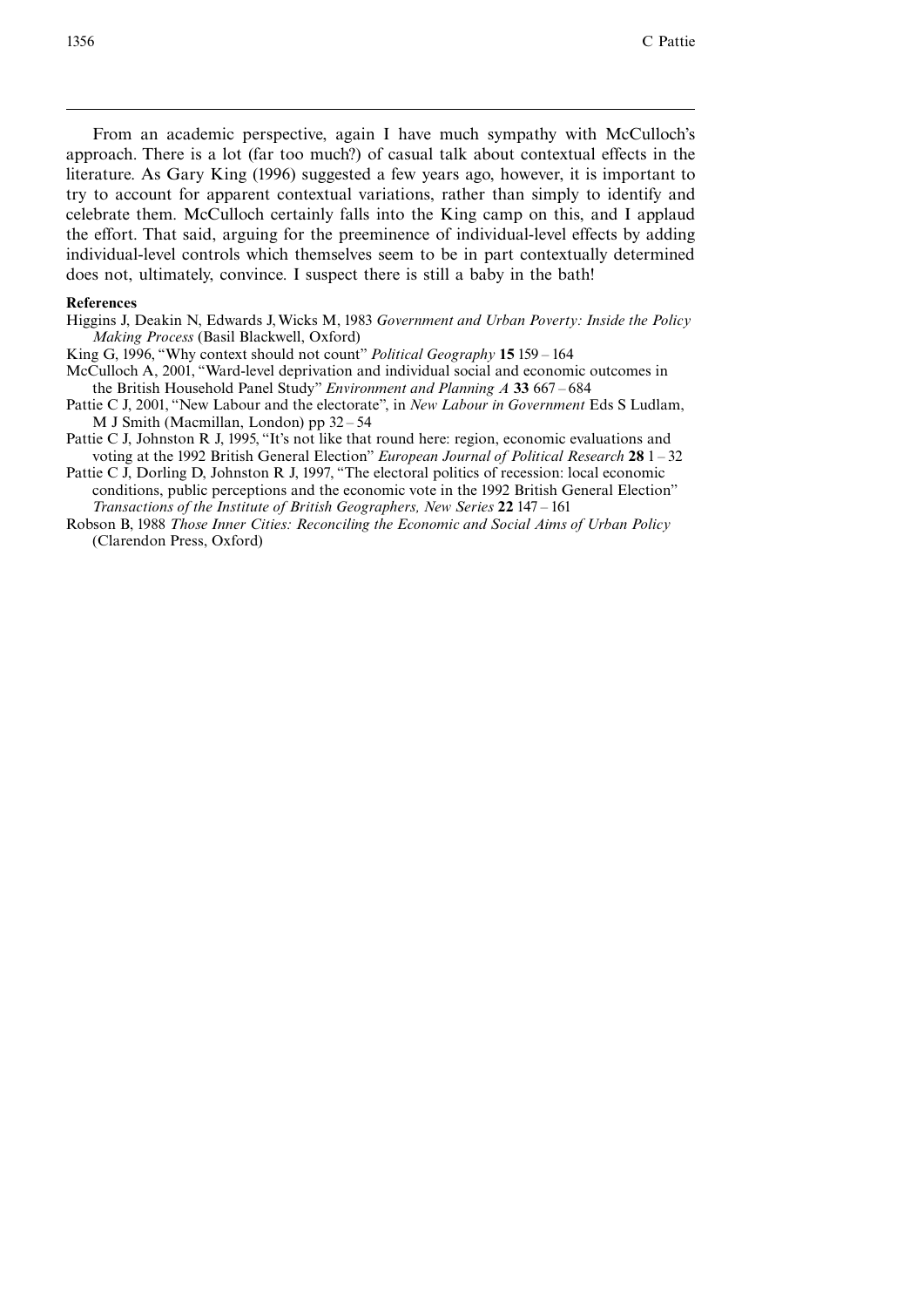### Multilevel modeling might not be the answer

#### Richard Mitchell

Research Unit In Health, Behaviour and Change, University Of Edinburgh Medical School, Teviot Place, Edinburgh EH8 9AG, Scotland; e-mail: Richard.Mitchell@ed.ac.uk Received 21 May 2001

### Introduction

I once argued with a well-known professor of quantitative human geography. He said that one thing all academics have in common is an ability to pass exams. Perhaps then, I should confess that I was once taught a useful trick for passing geography exams and that I am going to use it in this response to Andrew McCulloch's paper (2001). "Writing geography essays is easy" (they told me at school) "if they ask whether you agree with a statement, just write a response which says yes... and no''. At university this advice was broadly endorsed, with the added proviso that ``you should reference someone who has already said yes... and no''. I was asked to make a response to McCulloch's paper and also to the broad question as to whether place matters? Yes... and no.

Yes, because I agree with his broad conclusion about macroeconomic policies being the means to tackle poverty, deprivation (and its associated poor health), and yes because I think that place does matter. But no, because I think he may have reached his conclusions via a problematic route, or rather, a problematic technique. In the rest of my response, I will build an argument around the specific relationship between place, deprivation, and health, because this is the field in which I work primarily—but I think that my arguments may be extended into the wider  $'place'$ debate. Also, please note that since my colleagues and I have used the technique and approach which Andrew adopted to research the same kind of questions, I would like this to be seen as much a critique of my own work and the field as a whole as it is a response to McCulloch's paper.

I have three points to make: (a) that multilevel modeling may have reached its limit as a means to developing our understanding of spatial inequalities, (b) that geography is absolutely key to understanding and tackling inequalities in society, economy, and health; and (c) that this, in turn, explains why macroeconomic policy is the best means to tackle those inequalities.

#### What is multilevel modeling and what does it ask?

McCulloch provides a comprehensive statistical definition of multilevel models in his paper and I do not need to echo that. In simple terms, multilevel models are a tool for exploring variation in some aspect of a population where that population can be conceptualised (or has been sampled) as a hierarchy—individuals resident within neighbourhoods, nested in towns or cities, within counties, for example. The purpose of the multilevel approach is to quantify relationships between the variance within the population and within each hierarchical level. The classic application in the health inequalities literature is to determine the proportion of variance in individual risk of poor health which can be associated with individual characteristics and that which can be associated with residence in one or more of the hierarchical levels (areas). This constitutes the classic `who you are, or where you live?' type investigation of the determinants of ill health. McCulloch has followed this route, although he is not primarily concerned with health as an outcome.

Generally, once the individual characteristics are 'controlled for', we try to 'explain' any remaining variance statistically ascribed to areas by including variables which describe features of the areas. If a variable describing a characteristic of an area reduces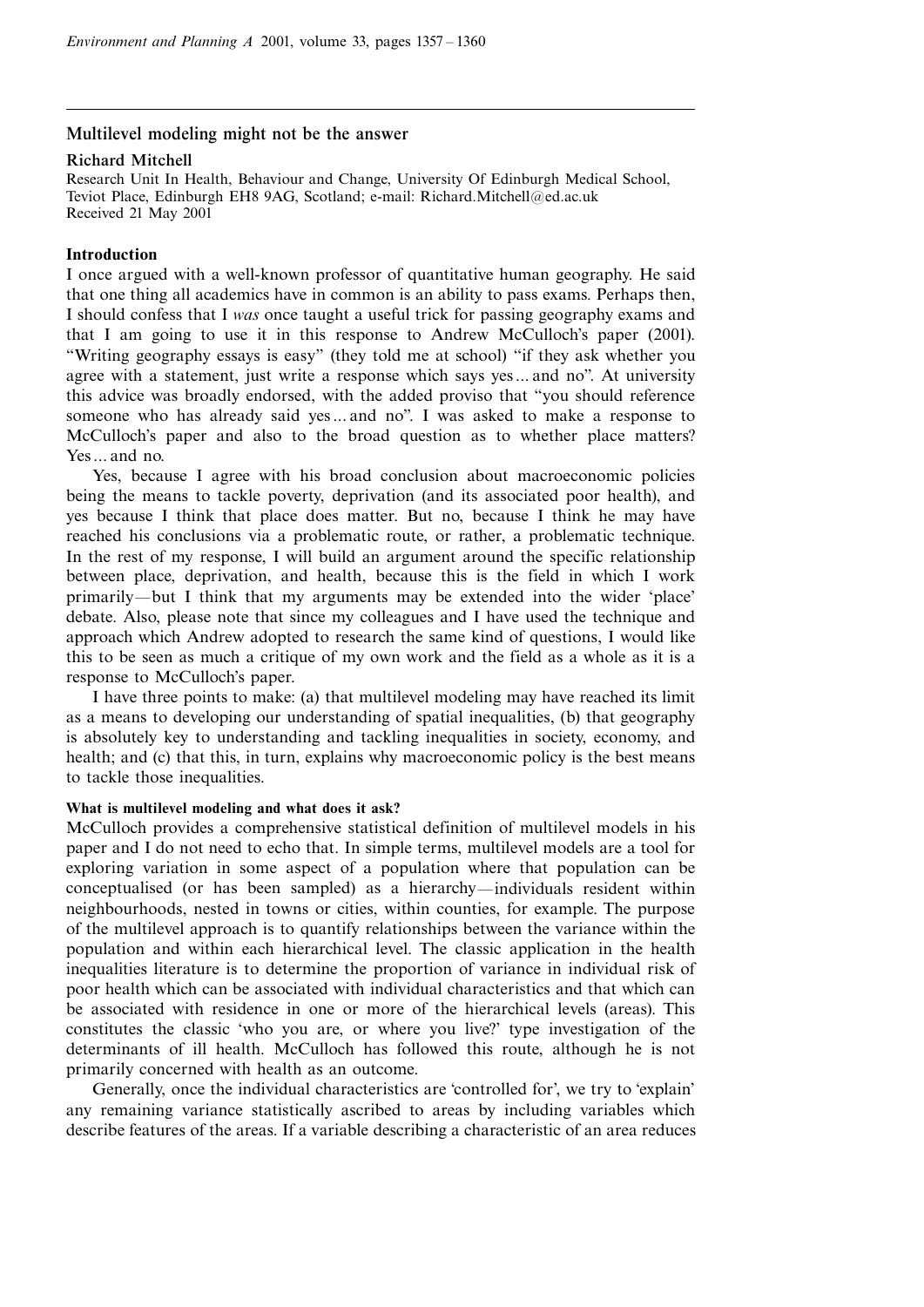the variance, we assume that this feature has an influence on the health of the individuals who live within the area, over and above their own characteristics. Furthermore, many examples of multilevel models (including McCulloch's) try to describe characteristics of the area using measures based on the aggregate characteristics of the resident individuals. Townsend deprivation scores, proportion of residents in social housing, unemployment rates, and levels of car ownership are all common examples of this. These variables are presented as measures of the neighbourhood `character'. Whilst some researchers have found that these area-level measures explain (statistically) some variation in health amongst individuals, the sizes of the `area effects' measured are always very much smaller than the variance explained by individual characteristics.

#### Why is multilevel modeling not appropriate here?

It is important to understand where the multilevel modeling approach came from. It found fame through development for studying schools and their pupils. Here the hierarchy might be something like pupil, within class, within year group, within school, within educational administrative unit (or sector). In this field, where the hierarchy is real and fixed to a much greater extent, it proved to be a brilliant tool for working out which characteristics of pupils, schools, and administration were most important for determining educational success. However, I am increasingly convinced that its application to health and other geographies may be flawed.

In all applications of multilevel modeling to spatial inequalities (including mine and McCulloch's) we are required to believe that (a) people live out their lives within a fixed spatial hierarchy, that (b) we can identify and quantify that hierarchy, and that (c) this hierarchy will be appropriate for our whole sample population. None of these warrants any confidence—something which McCulloch alludes to in his paper, but which he is forced to ignore to pursue his technique. Whereas there is no doubt which school or class a child belongs to, understanding and defining hierarchies based on neighbourhood, or `area' is almost impossible. Geographical analyses of this kind necessarily use fixed spatial units (McCulloch uses wards), and we have all been forced to argue that these are broadly congruent with neighbourhood, and that this is also the level at which any `area effects' on health operate. This is, of course, not really true because neighbourhood is more a social construct than a spatial one and its extent and nature will vary, even for those who are physical neighbours. The multilevel approach cannot (yet) handle this basic geographic concept. It is something which many other less complex quantitative techniques cannot handle either, but the difference is that they do not pretend (or depend on being able) to do so.

Multilevel approaches ask us to make a formal distinction between characteristics which are individual and those which are area based and in the next section I want to argue that this is a step backwards in terms of our understanding of how people and place are related. We can think about unemployment as an individual characteristic for example, but Britain's *geography* of unemployment and how it operates a differential impact on people are only really made clear when we understand the relationships between an individual's employment status, their location, and the labour market which exists there. Edward Soja (1980), David Harvey (1989), Manuel Castells (1977) and a myriad of others knew that social processes become etched in space. Their understanding of the relationship between individual and area is the understanding of `place' which seems to be missing from work like, and including, McCulloch's.

#### What are we missing?

I argue that the multilevel approach encourages us to throw away all this `geography' and focus on what is left. It seeks to 'control' for the distribution of people across space to see what geography remains afterwards. But the distribution of the people is the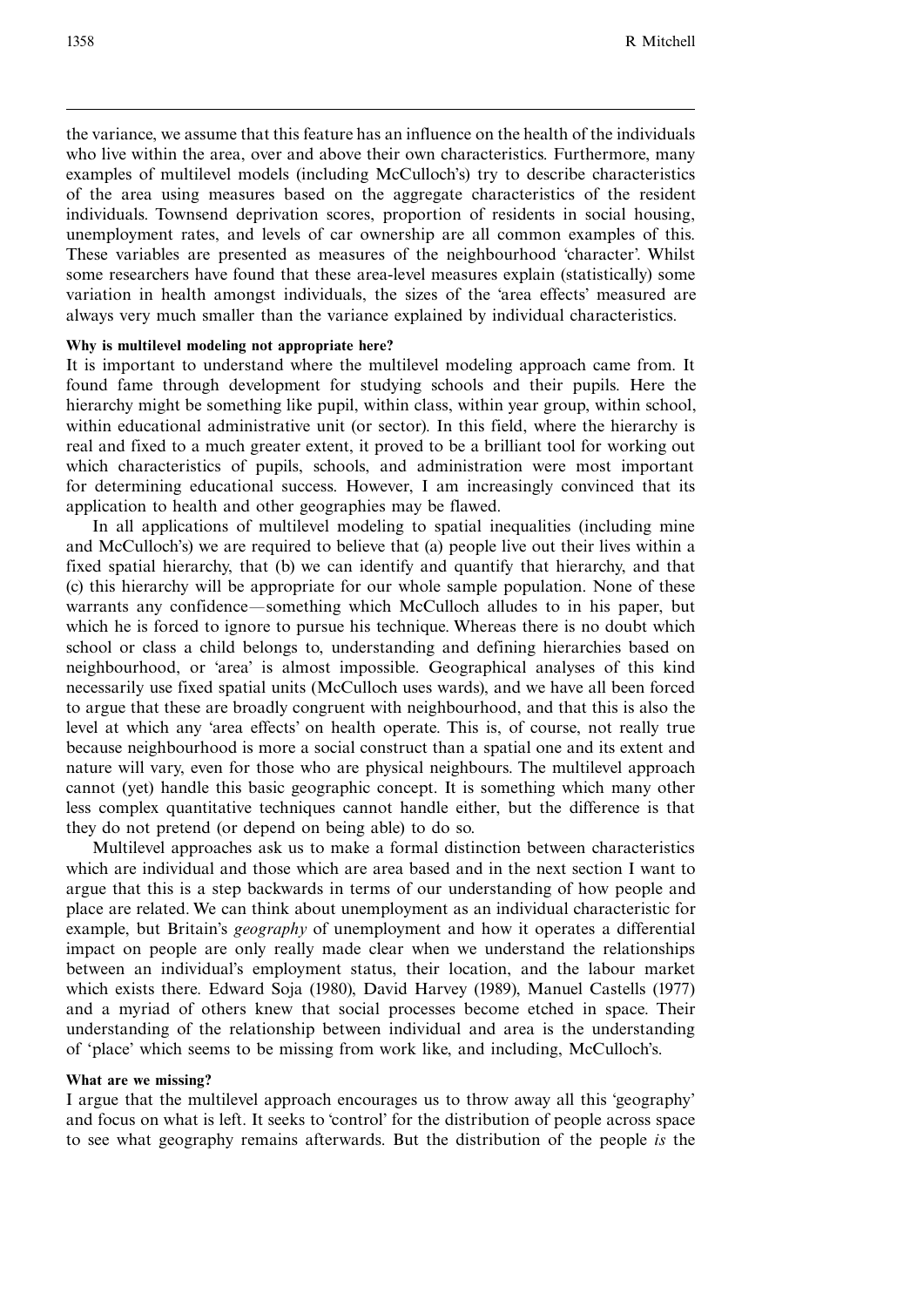geography. You cannot have a deprived place without deprived people, and it is social and spatial processes which bring deprived people together, hold them together, and continue their deprivation. I wonder if it really matters whether people living in a deprived place are marginally more likely to be ill than if they had been living somewhere nicer—the point is that they were always very unlikely to live anywhere nicer. There are no examples of neighbourhoods in Britain in which massively deprived residents enjoy fantastically high levels of good health.

Although it has been exciting and revealing to develop and apply multilevel analyses of Britain's sociospatial inequalities I think it has reached a point at which its utility has been eclipsed by its shortcomings. Perhaps as the technique develops and as the datasets we fuel it with improve, and it becomes capable of handling more sophisticated notions of place, it will become relevant again.

#### Why geography is important

I have selected three items of evidence to build on this argument and show why I think geography is crucial in understanding and tackling health inequalities. Dorling et al (2000) present an analysis of the patterns of poverty and mortality in London across a 100-year time span. In that work we took measures of poverty from a survey of London by Charles Booth from 1896, and compared them with measures of poverty from the 1991 Census, using a common geographical basis. We found that the two patterns were very similar ( $r = 0.73$ ), despite the passing of 100 years, and therefore the fact that the people in each survey were completely different. In this example, then, the geography of poverty in London transcended the individual populations. But this does not mean that we have identified 'area effects'. Instead, the work captured the persistence and stability of the social and economic processes and policies which construct (and are constructed by) the city, and which help to maintain the spatially hierarchical basis of our society. Macroeconomic processes and structures are written at a local-area scale.

My second example is the seminal work by Paul Willis, Learning to Labour (1977). In this text, Willis documents the day-to-day development of boys as they move through and out of school. He traces how they acquire their identities, attitudes, and subsequent opportunities and it makes for an explicit account of how identity, neighbourhood, community, and wider economy are mutually constructed. Willis's book is an elucidation of the dialectic relationship between place and identity. This study shows how important place is in the acquisition of a class identity and I argue that exactly the same processes could produce a 'health identity', but that understanding these processes becomes impossible if we impose an artificial distinction between individual and area.

The third example serves to draw all this together. In autumn 2000 my colleagues and I (Mitchell, Dorling, Shaw) published a report which tested out McCulloch's assertion that macroeconomic policy would be an effective means of tackling poverty and inequality in health. Like McCulloch, my colleagues and I based our hypotheses and models on the individual as the site and beneficiary of fiscal intervention to improve health. The report explored what might happen to the geography of mortality in Britain if a government delivered full employment, the eradication of child poverty, and a mild redistribution of wealth. Results (measured in deaths prevented before the age of 65) showed how more than 11 000 people per year might survive as a result of the policies. They also showed that many of these lives would be saved in areas of the country where mortality rates are currently highest but also showed benefits across the whole country. Poverty is endemic in Britain.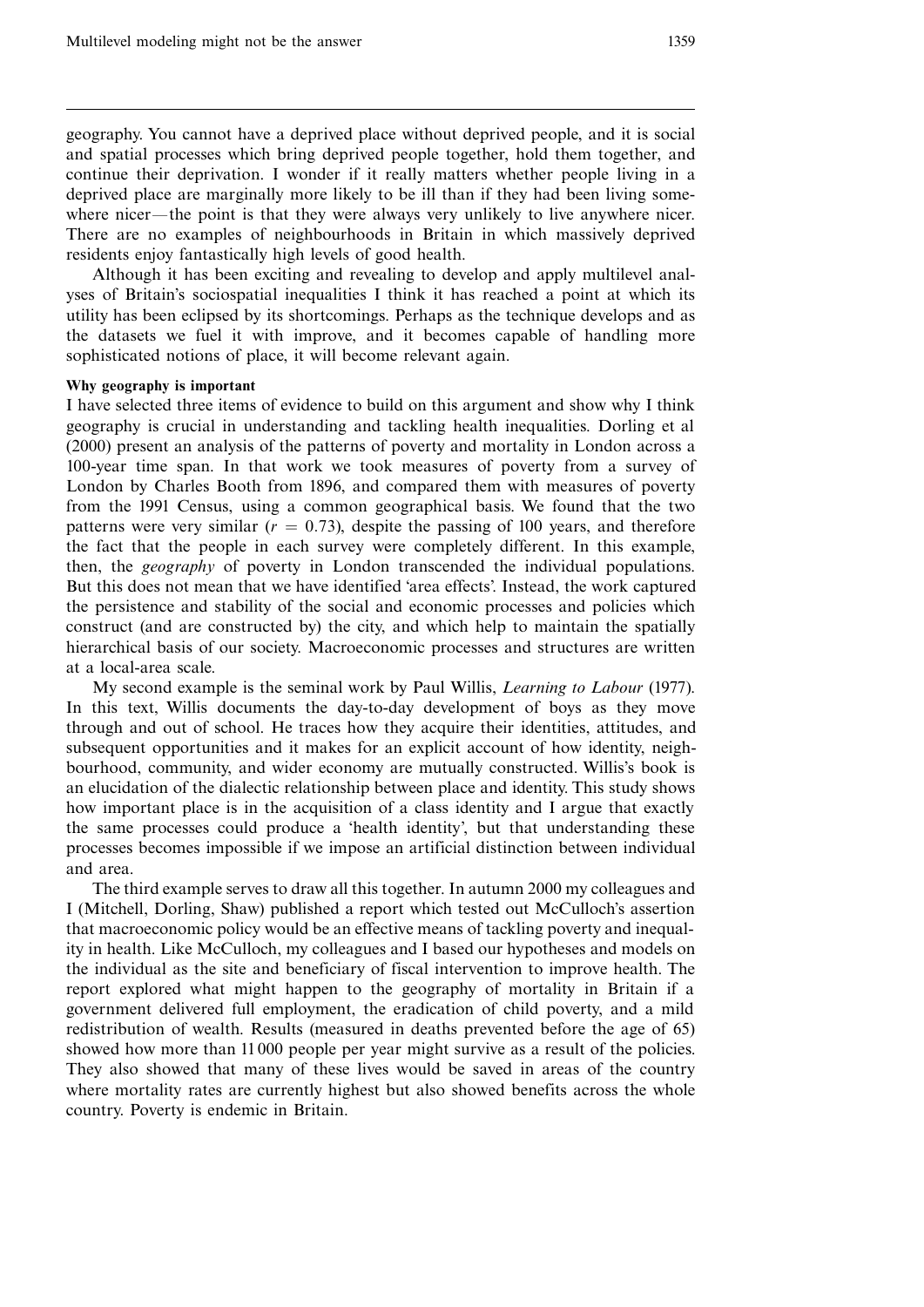Through each of these examples, I am trying to illustrate that policies to target ill health (and poverty or deprivation) on an area-by-area basis will fail, both because `area' per se is not the direct cause of poverty and because the selection of areas to target inevitably excludes the majority of poor communities and neighbourhoods. They also show how even small-scale geographical inequalities in health and wealth are related to wider social and economic structures which bind individual and area characteristics together. We should not try to separate individual and area to study these inequalities and we should not focus explicitly on area to try and tackle them.

### Conclusions

McCulloch's discussion section provides a really excellent review of the possible need for balance between local and national policies for improving health and in fact, his conclusions do not suggest a particularly strong rejection of place or geography in general as being key to this debate, even if the implicit assumptions of his chosen technique do so. I think McCulloch's paper reaches a reasonable conclusion: tackle poverty and poor health via macroeconomic interventions aimed at the individual. Social and spatial processes ensure that the beneficial effects will be felt most amongst poorer communities and neighbourhoods—they will 'naturally' target the areas most in need, but they will target all of them. Let us concentrate on building what we know about social and spatial processes, and how they control where people live and what kind of lives they have, into our statistical techniques, rather than `controlling' them out of the model. Then we will really see how much place matters.

#### References

Castells M, 1977 The Urban Question (Edward Arnold, London)

- Dorling D, Mitchell R, Shaw M, Orford S, Davey Smith G, 2000, "The health effects of poverty in London in 1896 and 1991" British Medical Journal 321 1547 - 1551
- Harvey D, 1989 The Urban Experience (Basil Blackwell, Oxford)
- McCulloch A, 2001, "Ward-level deprivation and individual social and economic outcomes in the British Household Panel Study" Environment and Planning  $A$  33 667 - 684
- Mitchell R, Dorling D, Shaw M, 2000 Inequalities in Life and Death: What If Britain Were More Equal? report for the Joseph Rowntree Foundation (Policy Press, Bristol)
- Soja E W, 1980, "The socio-spatial dialectic" Annals of the Association of American Geographers  $70 207 - 222$
- Willis P, 1977 Learning to Labour: How Working Class Kids Get Working Class Jobs (Saxon House, Farnborough, Hants)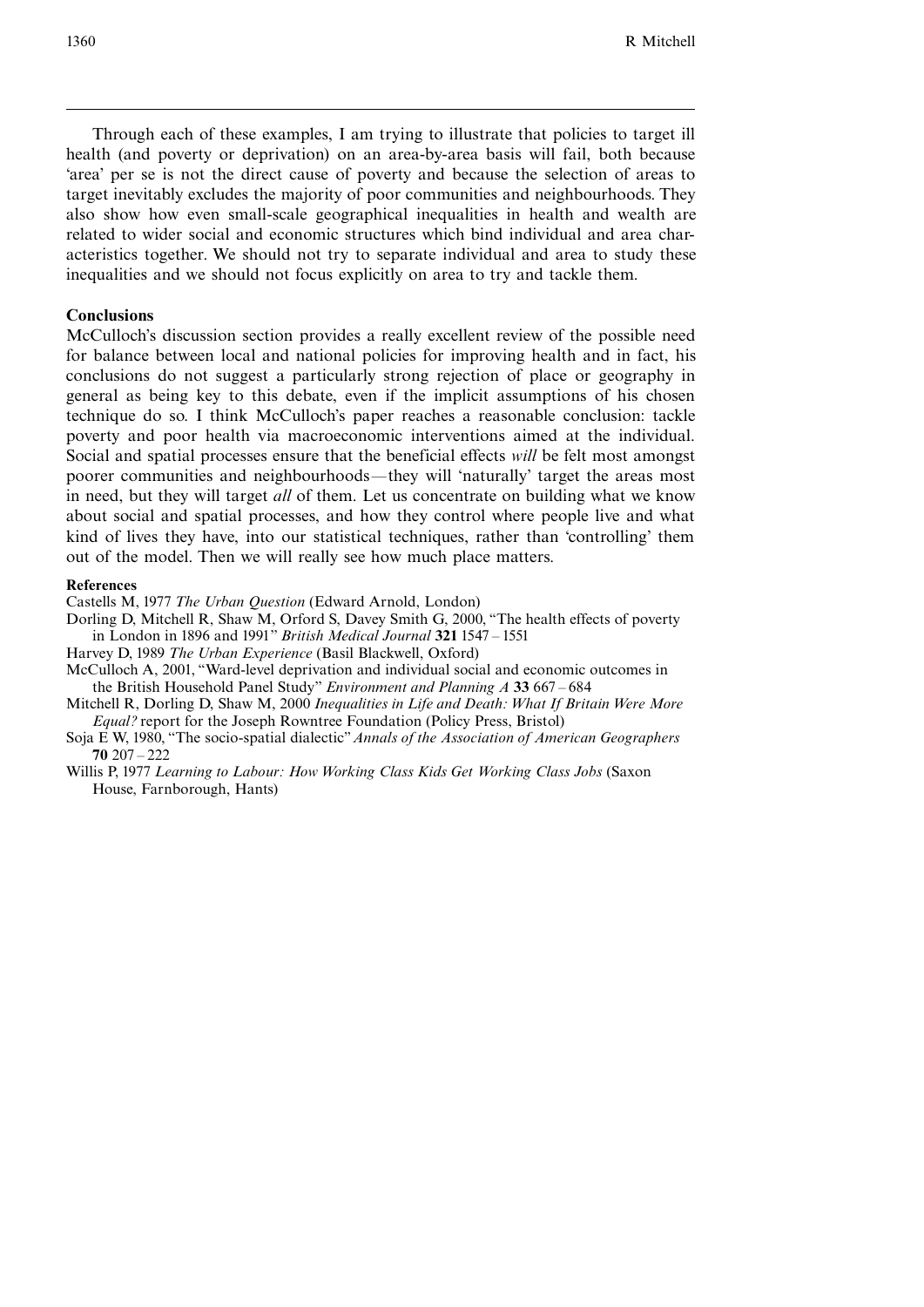### Unemployment, nonemployment, and labour-market disadvantage

### Anne E Green

Institute for Employment Research, University of Warwick, Coventry CV4 7AL, England; e-mail: A.E.Green@warwick.ac.uk Received 21 May 2001

### Introduction

This response addresses the question 'how much does place matter now?' with particular reference to unemployment, nonemployment, and labour-market disadvantage. The analyses presented by Andrew McCulloch (2001) show that in terms of unemployment, individual characteristics are of paramount importance in accounting for deprivation at an area level, but there is also some evidence that neighbourhood conditions play a role in shaping outcomes.

In the first section of this response, recent evidence on spatial patterns of labourmarket disadvantage is reviewed, with particular reference to: issues concerning the measurement of unemployment and labour-market disadvantage; competing explanations of spatial variations in unemployment and nonemployment; and the `local' orientation of those most disadvantaged in the labour market. In the second section, the associated implications for policy are considered, and the question of whether there is a role for a local dimension in policies designed to combat labour-market disadvantage is addressed. Recent trends in policy are outlined, and the possible components of a local employment policy are discussed. Concluding thoughts are presented in the third section. Here, the complexity of labour-market disadvantage is highlighted and the difficulty of ascribing labour-market disadvantage to specific and/or simple explanations is outlined.

### Evidence and reflections on spatial patterns of labour-market disadvantage Measurement issues

Unemployment has long been one of the most widely used measures of economic and social disadvantage. However, different measures of unemployment in widespread use cover different, but overlapping, populations, and many people outside formal employment who would like work are not captured by conventional unemployment statistics. In recent years there has been increasing recognition that unemployment is only a partial measure of joblessness and labour-market disadvantage, and arguments have been put forward for the use of broader measures of unemployment and nonemployment (Green and Owen, 1998). A number of empirical studies have shown that there is greater unevenness in nonemployment than in unemployment.

In relation to the question `how much does place matter now?' it is relevant to note that measures of unemployment/nonemployment/disadvantage may themselves be distorted by geography. Ross MacKay (1999) has observed that the greater the degree of labour-market disadvantage in an area, the less appropriate is unemployment as a measure of labour-market slack. Examining the relationship between nonemployment and recorded sickness, Christina Beatty, Stephen Fothergill, and Rob MacMillan (2000) argue that interactions between recorded sickness and ill health mean that conventional measures of unemployment are distorted. Moreover, this distortion varies from time to time and from place to place. Such place-specific variations in the relationship between unemployment and sickness are likely to be amongst the factors underlying the greater spatial unevenness in nonemployment than in unemployment. The more general point of relevance for this response is that measures of labourmarket disadvantage used in socioeconomic studies with a spatial dimension may themselves be distorted by geography.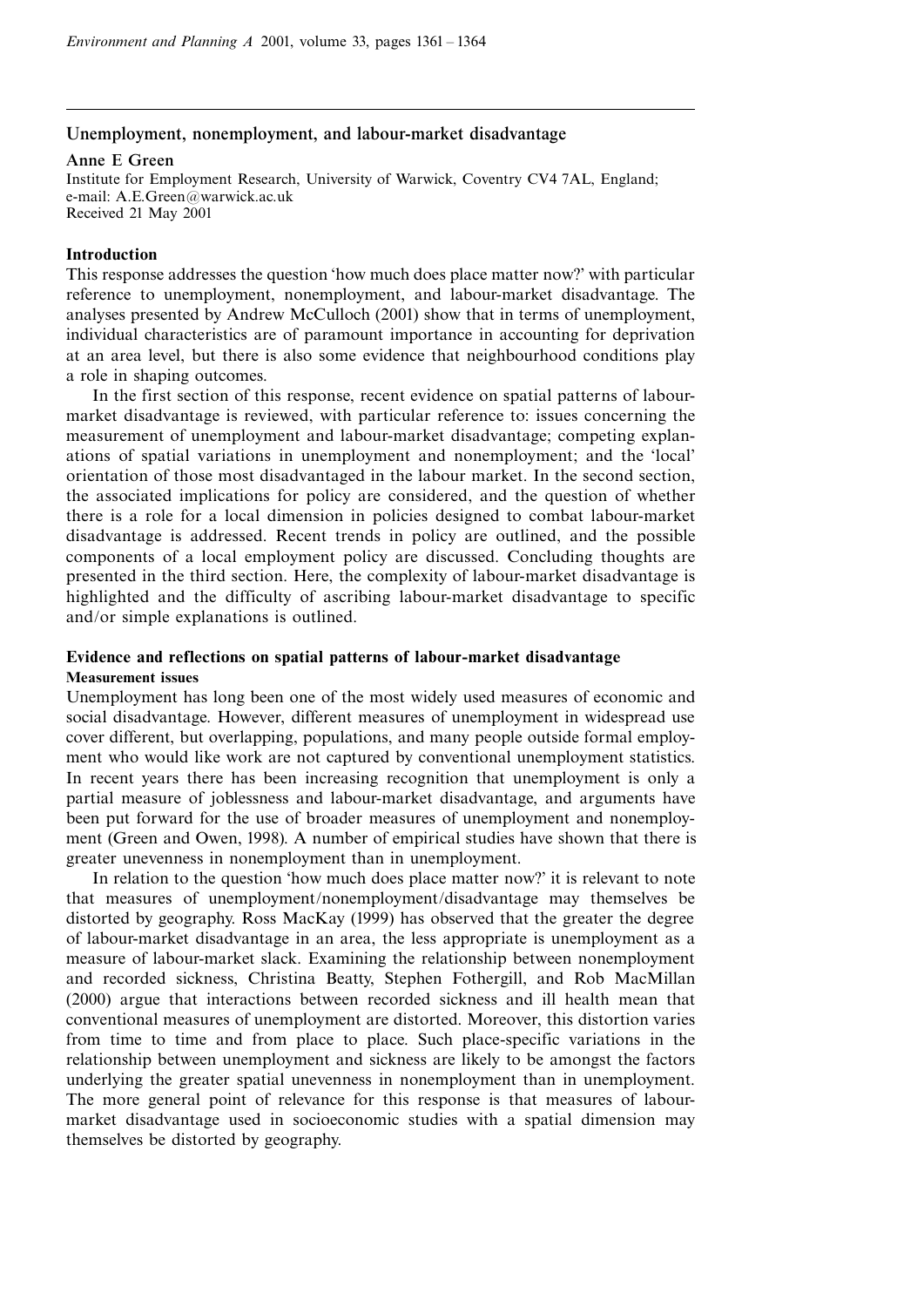#### Explaining spatial variations in unemployment and nonemployment

A number of competing explanations have been put forward for spatial variations in labour-market disadvantage, and more specifically, unemployment. One of the main contrasts is between supply-side explanations and demand-side explanations.

On the supply side the so-called `characteristics hypothesis' focuses on understanding the spatial distribution of unemployment in terms of variations in the spatial distribution of individuals with characteristics conducive to unemployment (notably poor skills). The associated policy response is reskilling. Proponents of `withering flowers' and `culture of unemployment' theories contend that a prolonged detachment from the labour market may undermine attitudes and behaviours, so leading to the erosion of skills and motivation, and the prevalence of a 'culture of unemployment' and reduced job-search activity. The associated policy responses involve reacculturation to the labour market, as well as reskilling. Hence, supply-side explanations emphasise aspatial factors.

Demand-side explanations of unemployment suggest that unemployment is caused by there being insufficient jobs available. It is possible to distinguish situations of a numerical shortage of jobs (that is, overall demand deficiency), a lack of jobs to meet the skill levels of unemployed people (occupational demand deficiency or `skills mismatch') or insufficient jobs in accessible locations (spatial demand deficiency). The last situation is often described as one of 'spatial mismatch', because it is about a geographic gap between people and jobs, leading to a lack of opportunity in poor neighbourhoods. The emphasis in the spatial mismatch hypothesis is on barriers to work resulting from `structural societal constraints' (for example, urban deindustrialisation, job suburbanisation, inadequate public transport), rather than on individual needs (for example, training). Hence, associated policy responses are concerned with job creation and enhancing spatial access to employment.

#### The 'local' orientation of the unemployed non-employed

There is considerable evidence that those most disadvantaged in the labour market tend to have a more `local' orientation than more advantaged groups. Evidence from a local labour-force survey conducted in Hackney and Islington (Hasluck and Green, 1998) revealed two distinct groups. The first group could be characterised as `very local' in terms of employment and residence, being concentrated disproportionately in the social rented sector, and amongst ethnic minorities, the nonemployed, and those in low-skilled jobs. The second group had wider job horizons and a lower commitment to staying in the area. The first group can be found in poor neighbourhoods throughout the United Kingdom. In education and employment terms, this group may be characterised as wanting `local' jobs and `local' training for `local' people.

The spatial extents of labour markets for the less qualified, and their labour-market decisions, tend to be highly dependent on the close proximity of employment. Evidence from travel-to-work patterns shows that the disadvantaged are less mobile and more reliant on public transport than the advantaged. Some people physically cannot reach jobs because of public transport problems (encompassing dimensions of availability and cost), and others are reluctant to travel outside their neighbourhoods. Indeed, jobsearch activities may be constrained by anticipated costs and ease of commuting, particularly if the jobs in question are low skilled and low paid. In both urban and rural areas, the less well qualified and the unemployed tend to have least locational flexibility in seeking jobs.

Of course, transport is not the only, and generally not the most important, barrier to employment. Evidence from the West Midlands suggests that there are a number of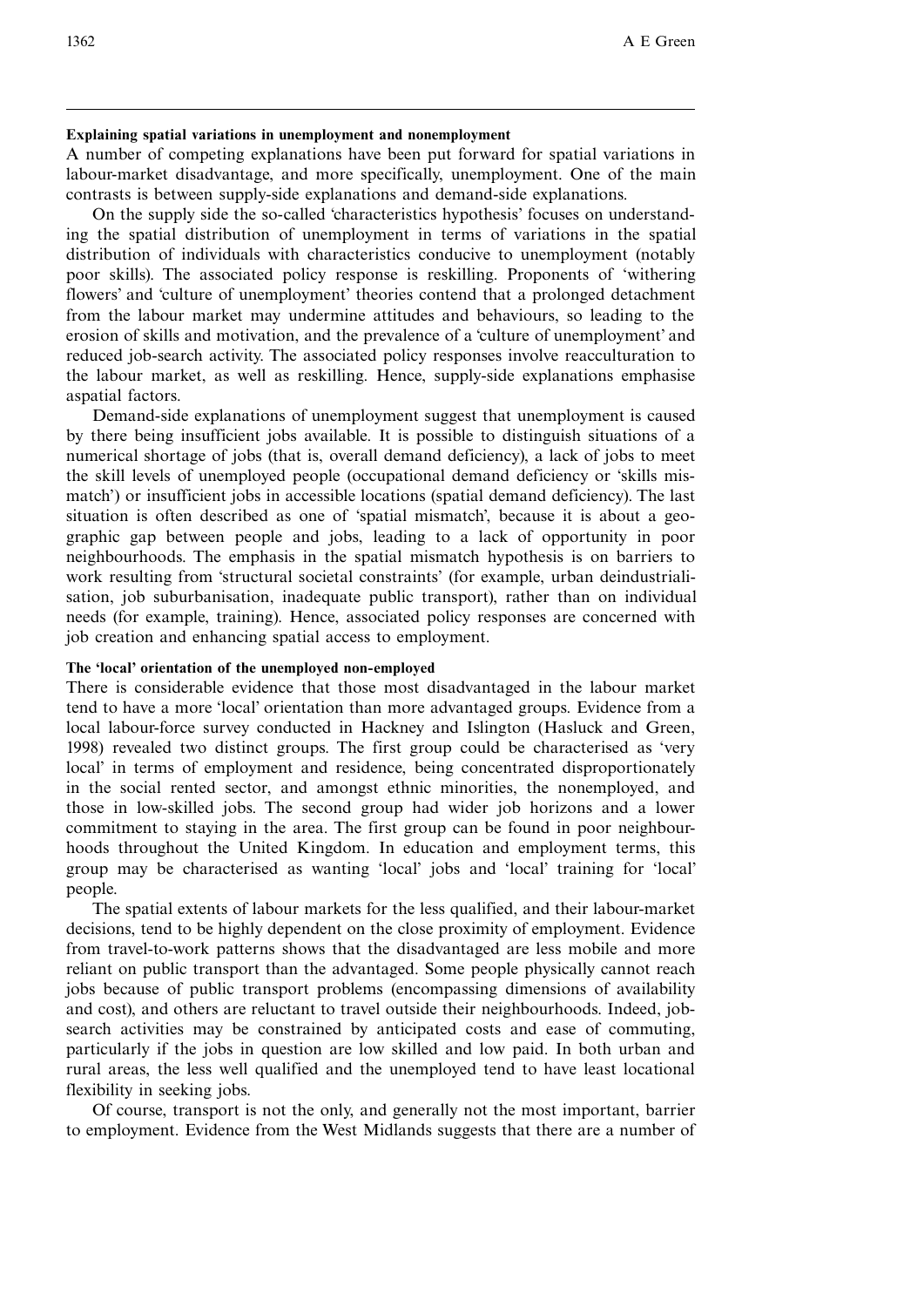key barriers identified by those actively seeking jobs—including age, ill health, and lack of jobs. From the perspective of debates about `skills mismatch' and `spatial mismatch', it is pertinent to note that, amongst the unemployed themselves, 'lack of jobs' is more likely to be mentioned as a barrier to employment than `lack of skills'.

#### The implications for policy—is there a role for a local dimension?

Recent government policy, informed by the work of the Social Exclusion Unit and Policy Action Teams, has attached particular importance to spatial concentrations of deprivation in urban areas. There is now a plethora of area-based zones, including Employment Zones, the New Deal for Communities, etc, in areas of concentrated deprivation. Moreover, following devolution and changes in the infrastructure of regional governance, much policy in relation to employment and the labour market, and particularly its role in relation to regeneration, is decentralising and localising. Yet, clearly, geographical targeting misses those people or groups suffering labour-market disadvantage who are not spatially concentrated.

I agree with McCulloch that it is not a case of focusing either on individuals or on areas. Creation of local jobs in areas of high unemployment is not a sufficient response to the problem. Research on the spatial operation of labour markets emphasises their permeability, such that job growth does not necessarily `trickle down' to the unemployed and inactive. The jobs so created may go to in-commuters, the jobs themselves may be merely short term, and local people may lack many of the skills required for those jobs. Even if they do have the required skills, high-skilled workers can `bump down' in the labour market and compete with lower skilled workers for lower skilled jobs. Once in employment, more capable residents may leave the local area, believing they need to `move away' in order to escape area stigmatisation and `move on up'. Hence, what is needed is a coherent balance, and interlinkages, between an individual and an area policy focus.

Mike Campbell (2000) argues that there is a strong case for the development of local active labour-market policy in reconnecting the long-term unemployed to labour-market opportunities, and that the territorial dimension of employment policy is important. Variations in patterns of labour demand, supply, community employment histories and location, and variations in perceived barriers to employment between population subgroups, interact to provide a degree of local specificity in circumstances. Therefore, local design and local implementation, perhaps with customised delivery for particular groups in particular places, 'adds value' to policy. The local policy mix needs to 'match' the specificity of local problems and labour-market conditions—in terms of 'lack of jobs' and `access to jobs'.

Reflecting the need for a focus both on individuals *and* on areas, a local employment policy could have three elements. The first element would be concerned with economic development and labour-market opportunity: that is, generating jobs in the local area. The second element would have a focus on improving individuals' skills and attitudes, and so enhance employability. The third element would be concerned with interconnecting the area and individual elements of policy, by `building bridges to work', and so providing access to employment opportunities.

### Conclusion

With reference to unemployment, nonemployment, and labour-market disadvantage, my conclusion is that place *does* matter—at least to some extent. It certainly matters to those who are disadvantaged in the labour market, because, as outlined above, they tend to have a much more `localised' orientation than the population as a whole. However, the role of place in contributing to understanding may well be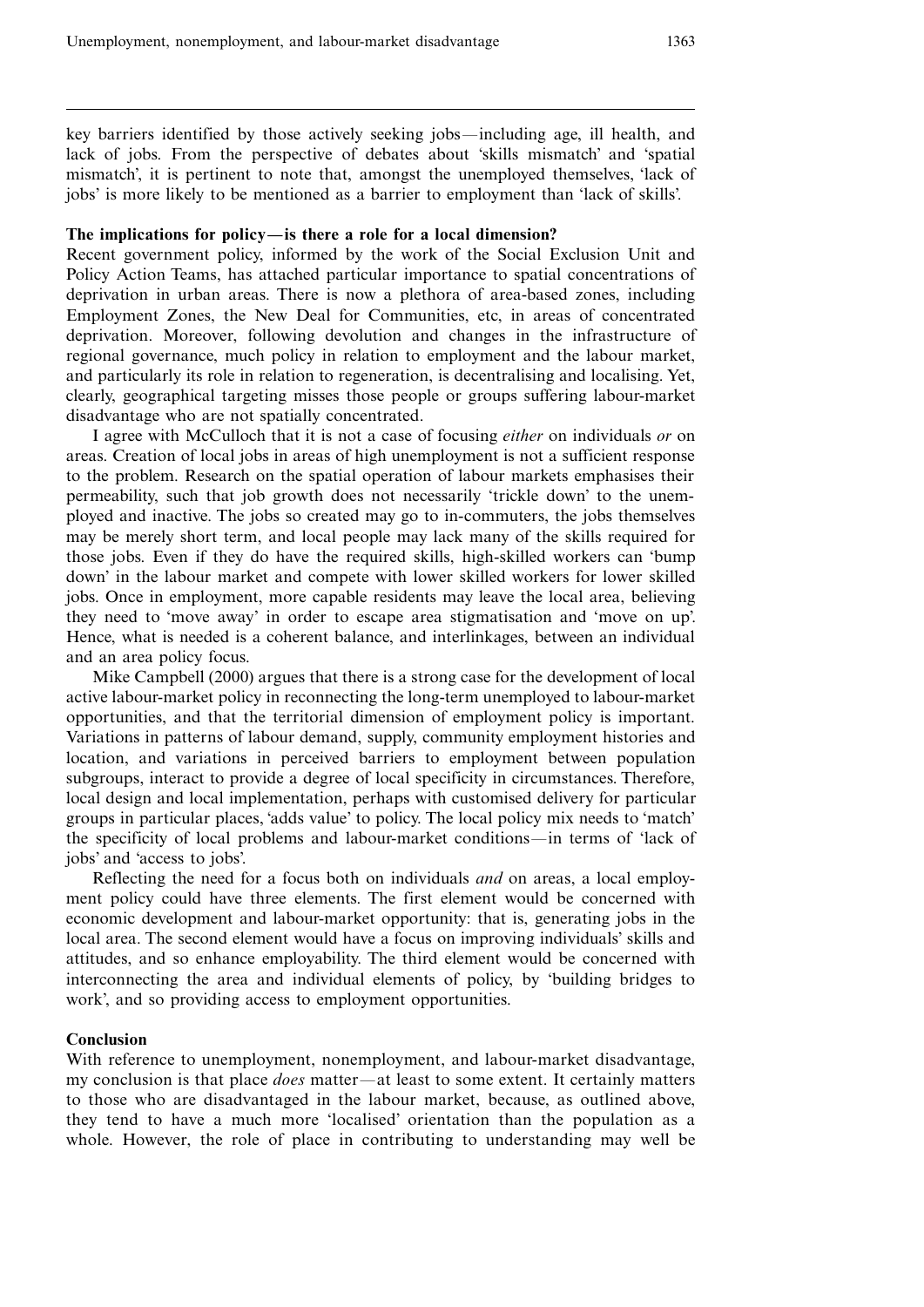subtle, affecting labour-market experiences in multifarious ways. Unemployment, nonemployment and labour-market disadvantage are complex; and it is difficult to ascribe them to one or more specific explanations. Indeed, there may be links between spatial mismatches and skills mismatches, thus creating a 'double barrier' to job access, so questioning the applicability of attempting to apportion between them.

The difficulty of separating individual and area effects is underlined by Ian Gordon (1999). He argues that concentrated unemployment has been shaped and sustained by a number of processes operating not only in the labour market, but also by housingmarket processes, leading to concentrations of low-income and benefit-dependent households in particular social rented housing estates. Induced initially by shortfalls in demand, it may get translated into forms of structural unemployment as other factors come into play. One such factor is the attrition of informal information networks which are of particular importance to the unemployed, and which might have offered access to employment. A second such factor is a lowering of educational and employment aspirations and a narrowing of actual and perceived opportunities. Objective spatial variations in many components of `opportunity structures' (encompassing the educational system and the housing market, as well as the labour market) may combine with subjective spatial variations in values, aspirations, and perceived `opportunity structures', leading to geographical differences in labour-market behaviour. In turn, the uneven way in which processes of mobility and job competition operate leave behind an accumulating deposit of `sediment' (of persistent unemployment and of other individuals in a relatively weak competitive position) on the margins of the labour market each time the tide goes in and out. The implication is that short-term policies of localised job creation will not resolve the problem of persistent spatial concentrations of unemployment, except in the context of sustained full employment in regional and national labour markets. However, in the absence of an active approach to promote upward mobility across the full range of employment in the labour market in order to minimise 'bumping down', neither will policies aimed solely at reskilling or upskilling the unemployed and nonemployed provide a panacea.

#### References

- Beatty C, Fothergill S, MacMillan R, 2000, "A theory of employment, unemployment and sickness" Regional Studies  $34617 - 630$
- Campbell M, 2000, "Regeneration and employment", in Regeneration in the 21st Century: Policies into Practice Eds M Carley, M Campbell, M Wood, R Young (Policy Press, Bristol) pp  $21 - 32$
- Gordon I, 1999, "Move on up the car: dealing with structural unemployment in London" Local Economy 14 87 - 95
- Green A E, Owen D, 1998 Where are the Jobless?: Changing Unemployment and Nonemployment in Cities and Regions (Policy Press, Bristol)
- Hasluck C, Green A E, 1998, "Living in Hackney and Islington: labour market experience and working lives'' (Institute for Employment Research, University of Warwick, Coventry)
- McCulloch A, 2001, "War-level deprivation and individual social and economic outcomes in the British Household Panel Survey" Environment and Planning A 33 667 - 684
- MacKay R, 1999, "Work and nonwork: a more difficult labour market" Environment and Planning A 31 1919 ^ 1934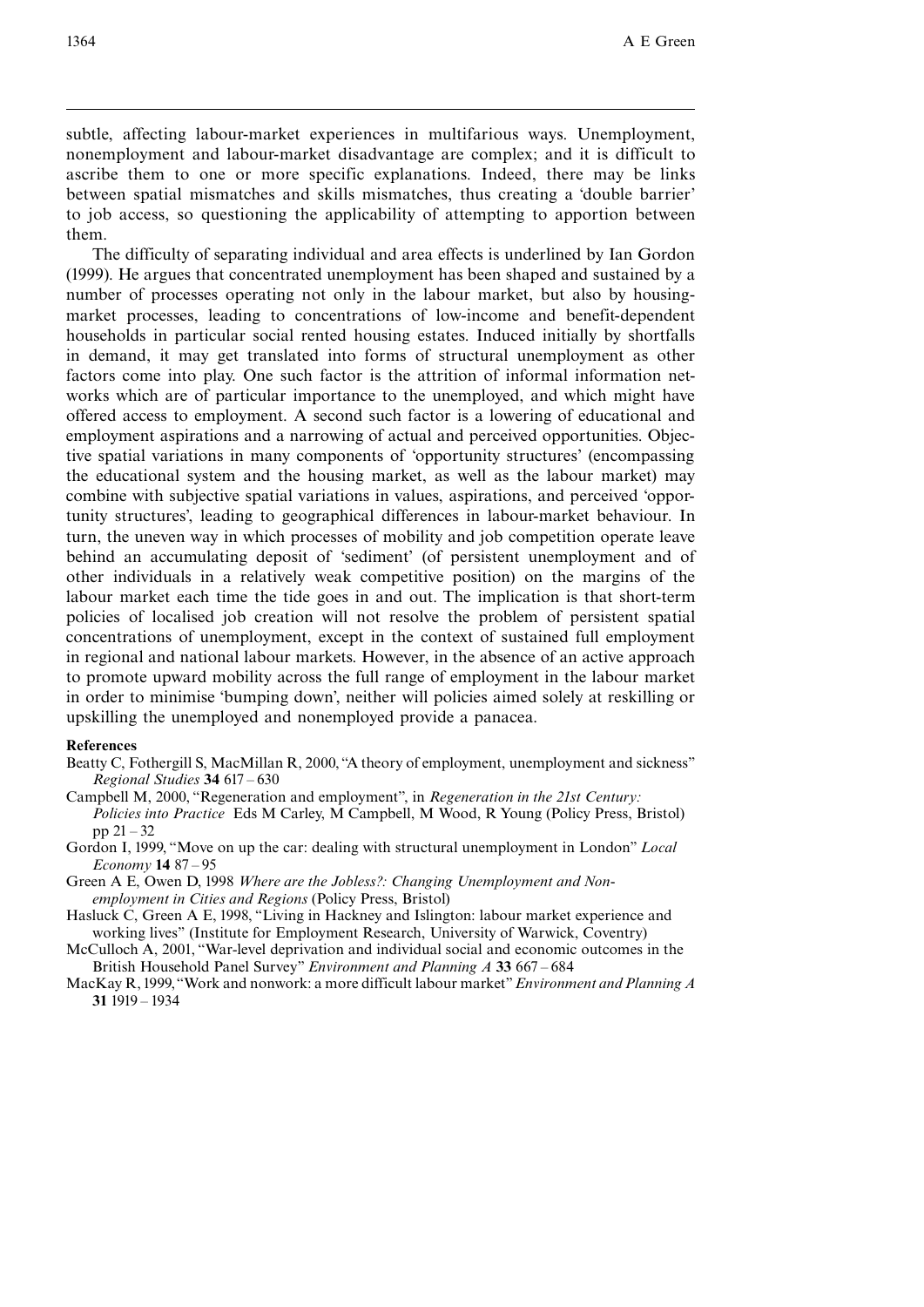## Reply: Ward-level deprivation and individual social and economic outcomes in the British Household Panel Study

#### Andrew McCulloch

Institute for Economic and Social Research, University of Essex, Wivenhoe Park, Colchester, Essex CO4 3SQ, England; e-mail: amccul@essex.ac.uk Received 21 May 2001

The study of neighbourhood effects has recently gained prominence in social science research. Neighbourhood research has focused primarily on the effects of concentrated poverty. In various studies, long-term illness, unemployment, teenage fertility, and child and adolescent development were outcomes affected independently by a context of economic disadvantage which was measured at the neighbourhood or small area level. My paper was intended to make use of the improvements in the quality of available data provided by the British Household Panel Study to understand these relationships better, particularly the relative importance both of individual characteristics and of neighbourhood poverty. All of the discussants make useful and interesting points. For clarity I shall discuss points related to modeling strategy and model interpretation and policy responses separately. I find that there are critiques of my work other than those raised by the discussants and I shall make a few points of my own.

### Modeling strategy and model interpretation

Much of the research undertaken on neighbourhoods is based on secondary analyses of general purpose national survey data and uses multilevel statistical models. In many of these analyses, including mine, there is statistically significant unexplained area-level variation. These findings are suggestive of a neighbourhood effect, of people responding to their local situation. Such diversity of experience of similar individuals between different areas may be as one should expect, reflecting the multitude of locally significant factors that large-scale analysis cannot hope to embrace. An alternative explanation is that the individual-level variables used in neighbourhood studies do not control for unmeasured differences in individuals who live in one neighbourhood versus another; thus neighbourhood effects may simply be a reflection of the characteristics of the individuals who live in certain neighbourhoods (Duncan and Raudenbush, 2001). Some researchers, including me, have instead concentrated their interpretation on the coefficients of the measured characteristics of areas included in their statistical models. The association between area characteristics and individual outcomes is usually quite large to begin with, but after we control for individual characteristics, area characteristics do not explain much variation in individual outcomes. So in this sense neighbourhood effects appear relatively small. Whichever interpretation one favours it is clear that our data and models do not provide particularly good explanations for the outcomes we consider. There remains a lot of unexplained variability in our data even after we control for individual and area characteristics, and how the analyst chooses to structure and interpret that uncertainty is important. My scepticism regarding hypothesised neighbourhood effects reflects concerns over the absence of a link to measured characteristics of areas or to the neighbourhood processes involved. The evidence presented in most analyses regarding local contextual effects is only circumstantial. Of course, this is an empirical generalisation based on the available data, and as such it is clearly wrong in certain cases. That may be, but in the many available studies of health outcomes and social and economic behaviour, there is little clear evidence for any argument about major contextual effects.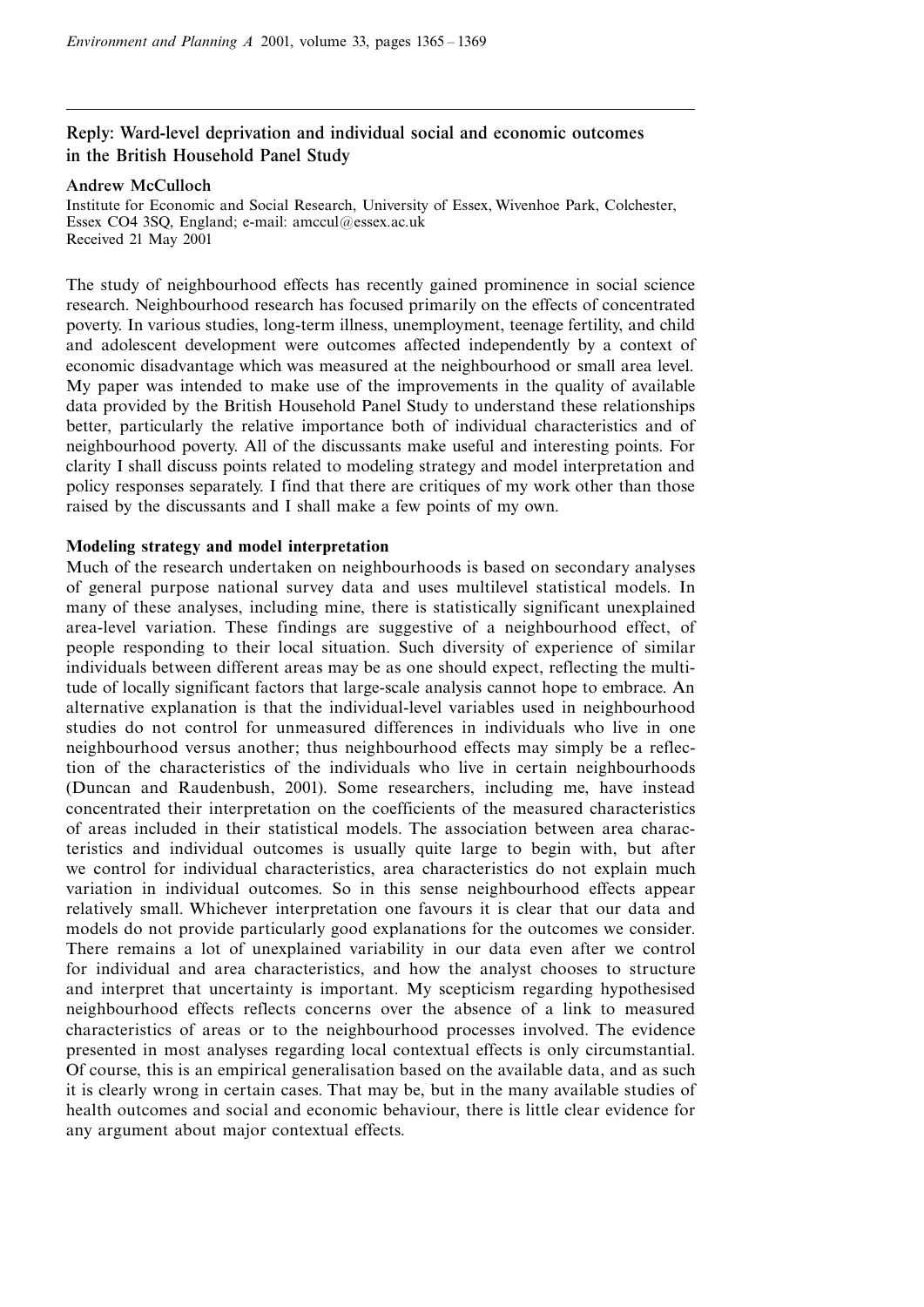Notwithstanding differences in the analyst's choice of interpretation, multilevel statistical models address the clustered character of many datasets in social sciences and do provide an appropriate framework within which to analyse geographical data. The multilevel framework highlights the collective properties of local neighbourhoods, alongside rather than in opposition to individual factors. Such a focus treats neighbourhood contexts as important units of analysis in their own right, calling for new measurement strategies as well as methodological frameworks that do not simply treat the neighbourhood context as a trait of the individual. I agree that there is a need for further development of multilevel methodologies for contextually based research. A central challenge in this regard is to build strategies for direct measurement of the social mechanisms and collective properties hypothesised to predict outcomes such as health or voting. Recent work (Raudenbush and Sampson, 1999) discusses using level-1 measurement models with individuals (level-1 units) being nested in neighbourhoods (level-2 units). Each individual provides responses on a set of dichotomous items with regard to characteristics of the neighbourhood in which the individual is nested. The properties of the neighbourhoods are to be scaled and the individuals may be considered to provide `parallel tests' for the neighbourhood setting. Stephen Raudenbush and Robert Sampson (1999) use the term `ecometrics' to describe such an approach. The approach gives each item the same error variance and the same loading, which is quite restrictive. Multilevel structural equation models make it possible to have a more subtle measurement model. The development of statistical models for the multilevel study of community processes remains an important research area.

As several of the discussants point out, a key issue in research on neighbourhoods and communities is how to conceptualise and measure the geographic and/or social units used to define and circumscribe them. The boundaries of local communities do not necessarily coincide with those of wards. In-depth knowledge of neighbourhood characteristics either from ethnographic studies or from the refined observational methods of developmental psychology is needed to understand mechanisms of neighbourhood influence. Such an exploration may require going outside traditional disciplinary boundaries, in order effectively to integrate both neighbourhood-level quantitative measures, the subject of quantitative sociologists and demographers, and qualitative measures more commonly explored by ethnographers and psychologists. A useful aspect of multilevel models is the ability to identify area-level (level 2 in my study) intercepts which reflect the relative probabilities of the different individual outcomes in each area, after controlling for a range of observable individual and area characteristics. This information may allow us to identify areas which have particularly high or particularly low probabilities of each outcome. These areas are the areas where we might want to use qualitative studies to look for the influence of local neighbourhoods (Steele et al, 1996). There is therefore the potential for linking the sophisticated statistical methods with qualitative research.

Because the neighbourhood effects net of individual characteristics that are found in most studies are modest, a future emphasis on variation within neighbourhoods is suggested. Most results show considerable variation in responses from informants within the same neighbourhood even after controlling for individual covariates such as age, sex, and socioeconomic status. What is the source of this unexplained variation? Neighbourhoods appear much less homogeneous than commonly portrayed in the literature, suggesting the need to disaggregate analyses and study smaller ecological units. Furthermore, social environments are not limited to geographical communities. Families, workplaces, and peer groups generate their own collective properties that bear on individual outcomes. Many of these factors are in turn influenced by cultural context and background.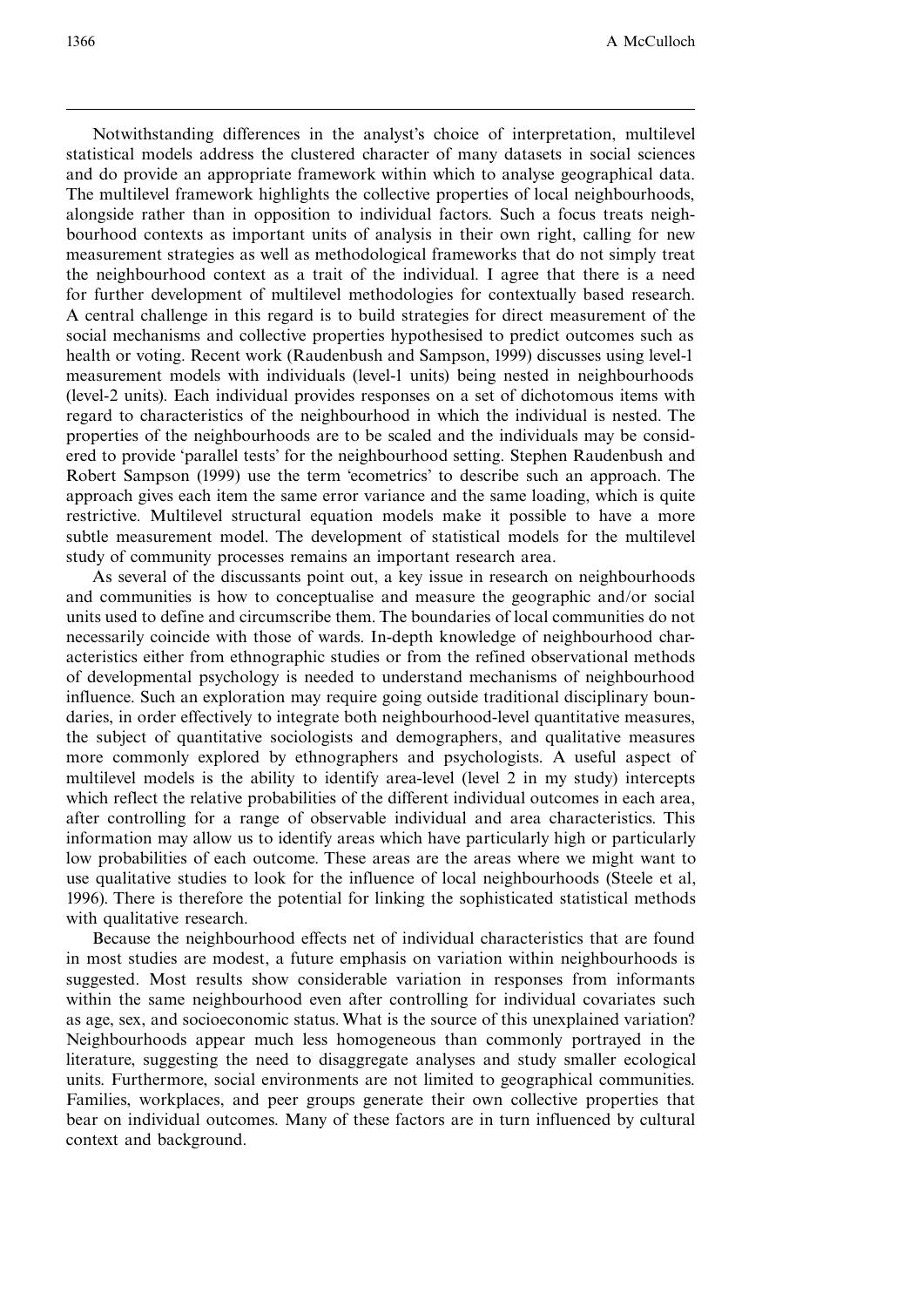Although there is an increasing amount of data concerning neighbourhoods, there has not been an accompanying increase in the development of theory.We may have many empirical studies relating individual outcomes to area characteristics but we have underdeveloped explanations for the results. Peer-group norms, the absence of successful role models, access to community-based social capital, real and perceived opportunity costs, and both personal efficacy and collective efficacy might all play important roles in explaining any neighbourhood influence. Theories of area effects should help to direct studies of individual and community-level mechanisms, and more generally, enhance our understanding of how social context influences social behaviour.

As noted by the discussants, a limitation of my analyses is that the neighbourhood characteristics are not those considered most relevant to neighbourhood effects on individuals by most researchers investigating neighbourhood effects. Any attempt to capture the complexity of a social environment within an empirically derived scale has limitations, and a neighbourhood-deprivation score cannot adequately reflect all the different dimensions of social experience within an individual's local community. Contextual effects may be location specific and are unlikely to be easily identified by routine use of aggregate census indicators. A major disadvantage of a deprivation score lies in not providing much insight into the mechanisms that might promote positive outcomes and in providing limited information on the depth and quality of social relationships. Social processes, as a pathway by which factors such as poverty influence health, for example, must play a part in explaining differences in outcomes. But there is not yet enough evidence to go beyond the general point that social processes seem essential in a full account of the determinants of individual outcomes. Much health research discusses the importance of lifecourse pathways, but there is little research on how such pathways interact with community, environmental, and cultural contexts. Research on the collective properties of communities thus needs to be integrated with the vigorous body of research on individual pathways. Ultimately understanding the dynamics of change in communities themselves and not just the aggregated characteristics of individuals is important for establishing the sources and effects of collective properties that bear on individual outcomes.

Many of the shortcomings of my and many other studies can be addressed only by using more appropriate data. The study reported by Sampson et al (1997) has many of the characteristics of the type of study required. The study is unique in combining two studies into a single, comprehensive design. The first is an intensive study of Chicago's neighbourhoods, their social, economic, organisational, political, and cultural structures, and the dynamic changes that take place in these structures over time. The second is a series of coordinated longitudinal studies that is following 7000 randomly selected children, adolescents, and young adults, looking at the changing circumstances of their lives, as well as the personal characteristics, that may lead them toward or away from a variety of antisocial behaviours. By looking at individuals and their communities and individuals in their communities as both change over time, the study seeks to unravel the complex influences of community, family, and individual factors on human development. I hope that the opportunity is taken to collect similar longitudinal data in the United Kingdom.

### Policy responses

The government has placed great emphasis, over the past three years, on evidencebased policy. There exists a vast array of initiatives and strategies in regeneration, all aimed at removing some of the problems associated with deprived, often urban, areas. At the national level these include the government's recently produced Urban and Rural White Papers and the work undertaken on neighbourhood renewal by the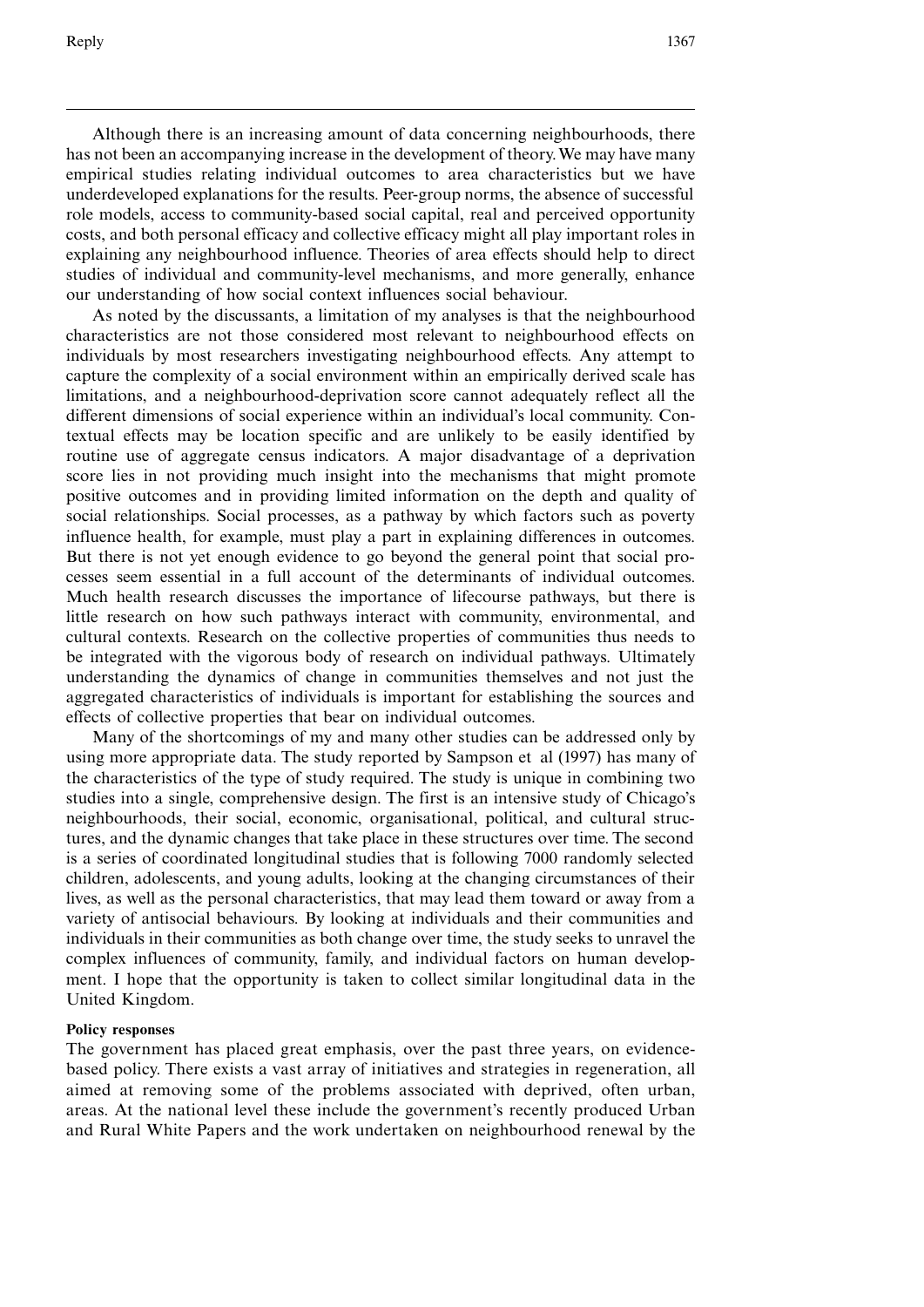Social Exclusion Unit. At the local level there are many initiatives including the Single Regeneration Budget, New Deal for Communities, Sure Start, New Commitment to Regeneration, and Urban Regeneration Companies. We have little evidence concerning the effectiveness of these interventions. There is an obvious political desire to improve the conditions in the most deprived neighbourhoods. However, as the discussants point out, a problem with initiatives targeted at deprived areas, such as Sure Start, is that the target group reached is often too small. To target only the most deprived areas is to miss where the bulk of the problem lies. Interventions which are targeted directly at individuals can work. The most effective means of tackling the inequalities which originate from poverty is to tackle poverty itself and an increase in the rate of universal benefit would probably be more appropriate than the present array of area-based policies.

I would not, however, dispute the claim that area-based strategies are sensible in certain instances. As argued by one discussant the build-up and persistence of very high unemployment and inactivity rates and accompanying social problems in a few intensely deprived neighbourhoods within many British cities suggests that there must be local influences at work within the labour market (Brennan et al, 2000). There are likely to be several causal mechanisms at work. The leading cause is the interaction between policies for the provision of local authority housing and the characteristics of residents of social housing who are among the least competitive in the labour market. A notable characteristic of present policy in the United Kingdom appears to be to try to ensure that those who are unemployed or at risk of being unemployed obtain jobs even at low rates of pay. Using data from the first eight waves of the British Household Panel Study and the 1981 and 1991 UK Censuses I have examined the impact of changes in local labour-market conditions on individual poverty exits and entrances. A standard deviation increase in the proportion of ward employment in services (Standard Industrial Classification Divisions 8 and 9) between 1981 and 1991 is associated with an 8.8% decrease in the likelihood that an individual exits from poverty within one year and a 5.3% increase in the one-year entry rate into poverty. Although the evidence is not wholly conclusive it is pointing towards the conclusion that the increase in the availability of low-end jobs may not be a sufficient means to help disadvantaged people in disadvantaged neighbourhoods escape from the complex of problems which make them socially excluded or partially so.

It is not at all obvious, however, how one should go about designing and implementing effective policy responses. It is unlikely that any policy would be both effective and politically feasible. Politically acceptable responses are programmes to improve individual's human capital, through education, training, or other means. Such policies will benefit individuals, but it is clearly not the case that all, or even most, individuals, could benefit from such policies. A supply-side approach cannot tackle what is inherently a demand-side problem. The problem facing the unemployed and those in low-paid manual occupations is that global market forces have made stable jobs harder to find and have increased the competition for those jobs (Chevan and Stokes, 2000). No policies now being considered by government hold any real promise of confronting these structural dimensions of disadvantage.

#### References

Brennan A, Rhodes J, Tyler P, 2000, "The nature of local area social exclusion in England and the role of the labour market" Oxford Review of Economic Policy 16 129 - 146

Chevan A, Stokes R, 2000,``Growth in family income inequality, 1970-1990: industrial restructuring and demographic change" Demography 37 365 - 380